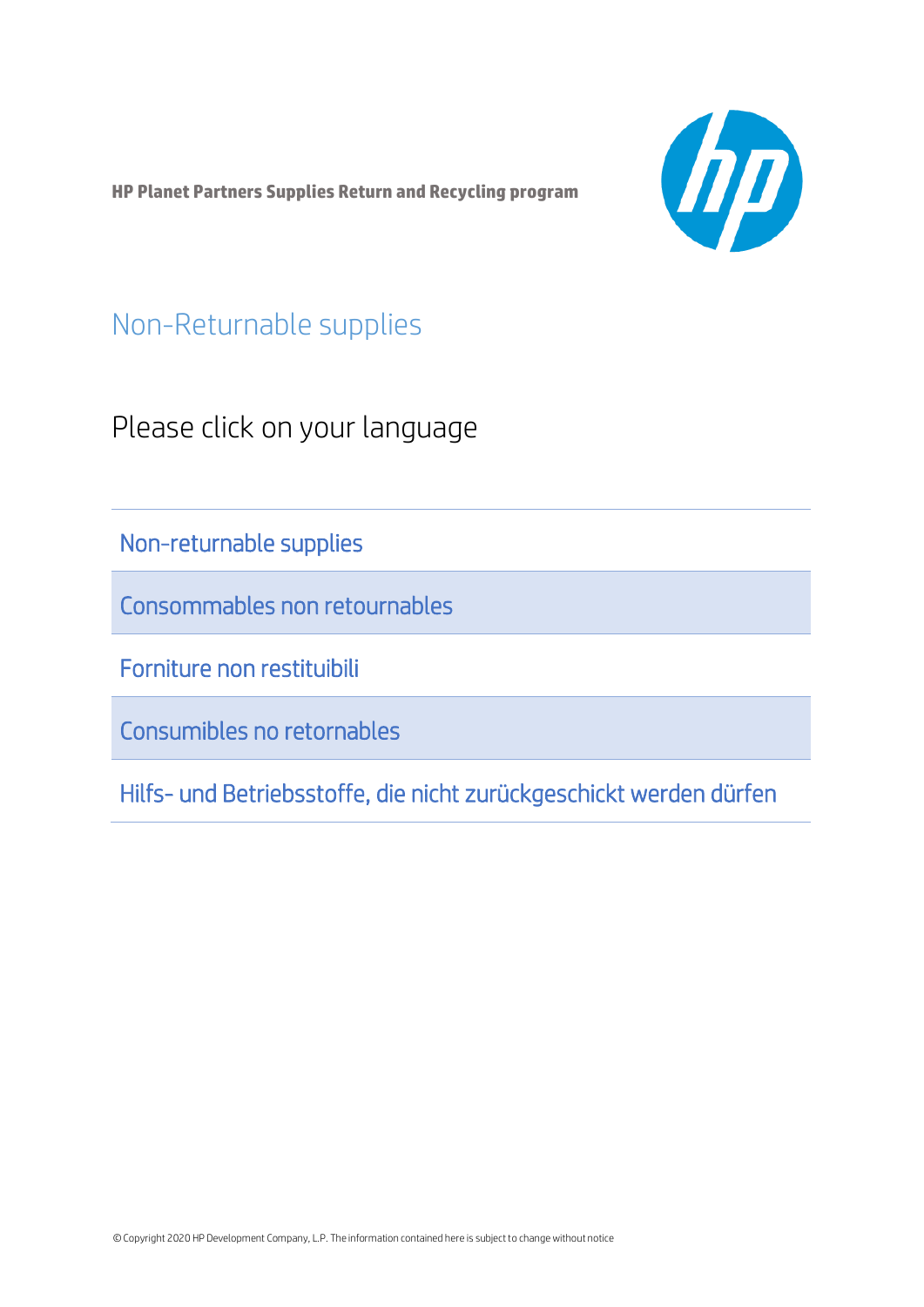## <span id="page-1-0"></span>Non-returnable supplies

j

All original HP ink and toner cartridges and Samsung toner cartridges are accepted in the HP Planet Partners program, except for the products (part numbers) listed below. Please dispose of these products in accordance with applicable regulations in your location.

Additionally, these items are not accepted:

- Non-HP cartridges
- Refilled or remanufactured cartridges
- Warranty items

Any unauthorized material inadvertently shipped to HP cannot be returned.

#### [HP Ink & Graphics supplies](#page-1-1)  [HP LaserJet supplies](#page-4-0)

#### <span id="page-1-1"></span>HP Ink & Graphics supplies

| Part number         | Description                                                                    |
|---------------------|--------------------------------------------------------------------------------|
| <b>2LL57A</b>       | HP 636 3L Black Ink Cartridge                                                  |
| <b>2LL58A</b>       | HP 636 3L Cyan Ink Cartridge                                                   |
| <b>2LL59A</b>       | HP 636 3L Magenta Ink Cartridge                                                |
| <b>2LL60A</b>       | HP 636 3L Yellow Ink Cartridge                                                 |
| 51604A              | Black Inkjet Print Cartridge                                                   |
| 51605B              | Colour inkjet print cartridges (blue)                                          |
| 51605R              | Colour inkjet print cartridges (red)                                           |
| 51644C              | HP 44 42-ml Cyan Ink Cartridge (printhead included)                            |
| 51650C              | HP 50 Cyan Inkjet Print Cartridge (42ml)                                       |
| 51650M              | HP 50 Magenta Inkjet Print Cartridge (42ml)                                    |
| 51650Y              | HP 50 Yellow Inkjet Print Cartridge (42ml)                                     |
| 92261A              | HP Black cartridge                                                             |
| C1806A              | HP cp 410-ml Black Ink System (ink, ink tubing & printhead)                    |
| C1Q19A              | HP 841 PageWide XL Print head                                                  |
| C <sub>2377</sub> A | 42-inch HP 83 UV Ink upgrade kit (Ink tubes, PH storage container, CD, manual) |
| C2379A              | 60-inch HP 83 UV Ink upgrade kit (Ink tubes, PH storage container, CD, manual) |
| C2383A              | HP Printhead storage container                                                 |
| C4801A              | HP 10 Cyan Printhead                                                           |
| C4810A              | HP 11 Black printhead                                                          |
| C4811A              | HP 11 Cyan printhead                                                           |
| C4812A              | HP 11 Magenta printhead                                                        |
| C4813A              | HP 11 Yellow printhead                                                         |
| C4820A              | HP 80 Black Printhead and Printhead Cleaner                                    |
| C4821A              | HP 80 Cyan Printhead and Printhead Cleaner                                     |
| C4822A              | HP 80 Magenta Printhead and Printhead Cleaner                                  |
| C4823A              | HP 80 Yellow Printhead and Printhead Cleaner                                   |
| C4841A              | HP 10 Cyan Ink cartridge                                                       |
| C4890A              | HP 80 350-ml Black Value Pack: Ink Cartridge, Printhead and Printhead Cleaner  |
| C4930A              | HP 81 680-ml Black Ink Cartridge                                               |
| C4950A              | HP 81 Black Printhead and Printhead Cleaner                                    |
| C4951A              | HP 81 Cyan Printhead and Printhead Cleaner                                     |
| C4952A              | HP 81 Magenta Printhead and Printhead Cleaner                                  |
| C4953A              | HP 81 Yellow Printhead and Printhead Cleaner                                   |
| C4954A              | HP 81 Light Cyan Printhead and Printhead Cleaner                               |
| C4955A              | HP 81 Light Magenta Printhead and Printhead Cleaner                            |
| C4960A              | HP 83 Black Printhead and Printhead Cleaner                                    |
| C4961A              | HP 83 Cyan Printhead and Printhead Cleaner                                     |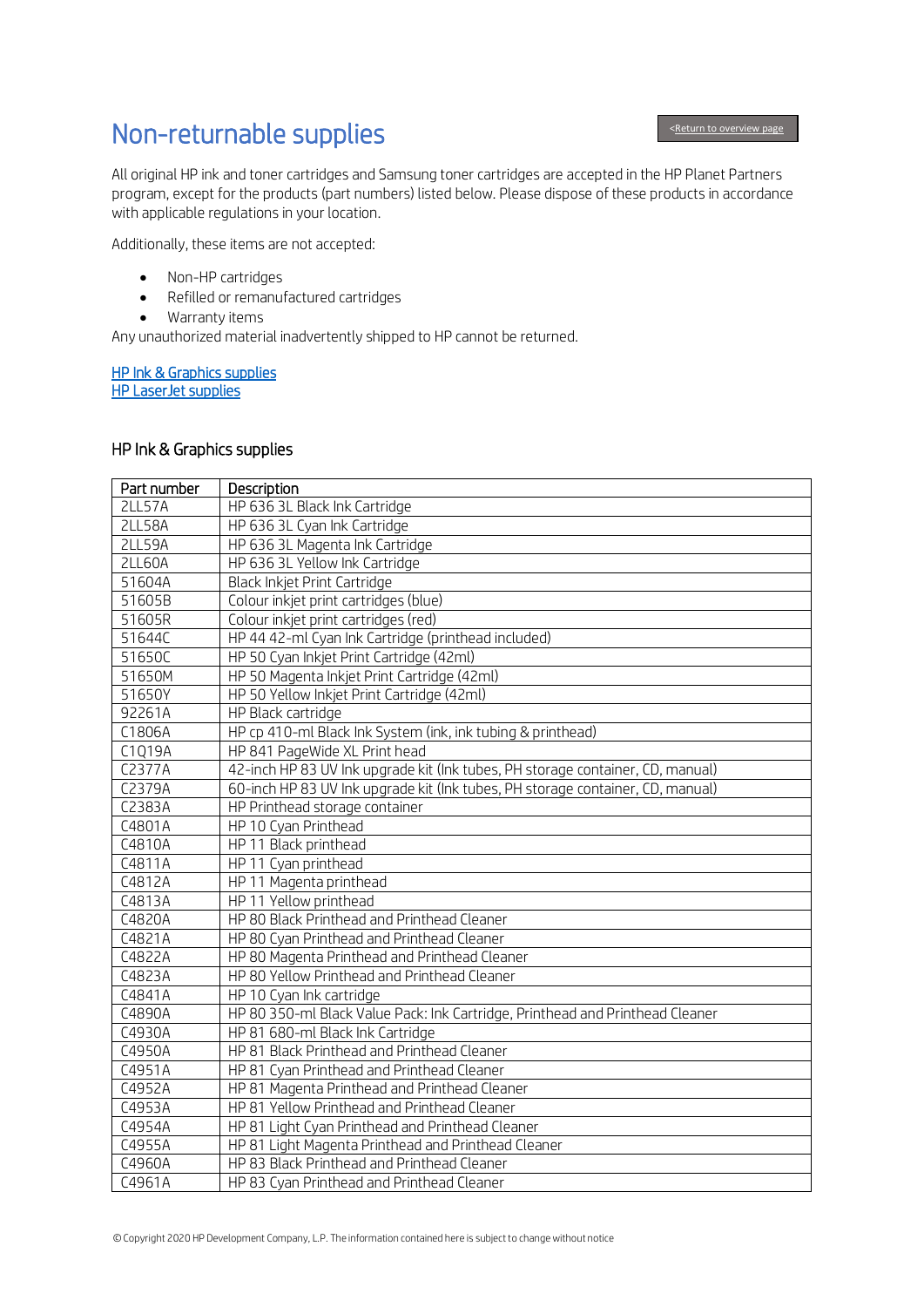| C4962A           | HP 83 Magenta Printhead and Printhead Cleaner                                              |
|------------------|--------------------------------------------------------------------------------------------|
| C4963A           | HP 83 Yellow Printhead and Printhead Cleaner                                               |
| C4964A           | HP 83 Light Cyan Printhead and Printhead Cleaner                                           |
| C4965A           | HP 83 Light Magenta Printhead and Printhead Cleaner                                        |
| C4990A           | HP 81 680-ml Black Value Pack: Ink Cartridge, Printhead and Printhead Cleaner              |
| C4995A           | HP 81 680-ml Light Magenta Value Pack: Ink Cartridge, Printhead and Printhead Cleaner      |
| C5000A           | HP 83 680-ml Black Value Pack: Ink Cartridge, Printhead and Printhead Cleaner              |
| C5054A           | HP 90 Black Printhead and Printhead Cleaner                                                |
| C5055A           | HP 90 Cyan Printhead and Printhead Cleaner                                                 |
| C5056A           | HP 90 Magenta Printhead and Printhead Cleaner                                              |
| C5057A           | HP 90 Yellow Printhead and Printhead Cleaner                                               |
| C5066A           | HP 81 680-ml Black 3-Ink multipack                                                         |
| C5071A           | HP 81 680-ml Light Magenta 3-lnk multipack                                                 |
| C5096A           | HP 90 Black Printhead Cleaner                                                              |
| C6092A           | 42-inch HP 81 dye Ink upgrade kit (Ink tubes, PH storage container, CD, manual)            |
| C6093A           | 60-inch HP 81 dye Ink upgrade kit (Ink tubes, PH storage container, CD, manual)            |
| C6602A           | HP Black generic Inkjet print cartridge                                                    |
| C9380A           | HP 72 Gray and Photo Black Printhead                                                       |
| C9384A           | HP 72 Matte Black and Yellow Black Printhead                                               |
| C9420A           | HP 85 Cyan Printhead                                                                       |
| C9421A           | HP 85 Magenta Printhead                                                                    |
| C9422A           | HP 85 Yellow Printhead                                                                     |
| C9423A           | HP 85 Light Cyan Printhead                                                                 |
| C9424A           | HP 85 Light Magenta Printhead                                                              |
| C9425A           | HP 85 28-ml Cyan Ink Cartridge                                                             |
| C9426A           | HP 85 28-ml Magenta Ink Cartridge                                                          |
| C9427A           | HP 85 69-ml Yellow Ink Cartridge                                                           |
| C9428A           | HP 85 69-ml Light Cyan Ink Cartridge                                                       |
| C9460A           | HP 91 Matte Black and Cyan Printhead                                                       |
| C9461A           | HP 91 Magenta and Yellow Printhead                                                         |
| C9462A<br>C9463A | HP 91 Light Magenta and Light Cyan Printhead<br>HP 91 Photo Black and Light Gray Printhead |
| C9518A           | HP 91 Maintenance Cartridge                                                                |
| <b>CB271A</b>    | HP 790 1000-ml Black Ink Cartridge                                                         |
| <b>CB272A</b>    | HP 790 1000-ml Cyan Ink Cartridge                                                          |
| <b>CB273A</b>    | HP 790 1000-ml Magenta Ink Cartridge                                                       |
| <b>CB274A</b>    | HP 790 1000-ml Yellow Ink Cartridge                                                        |
| <b>CB275A</b>    | HP 790 1000-ml Light Cyan Ink Cartridge                                                    |
| <b>CB276A</b>    | HP 790 1000-ml Light Magenta Ink Cartridge                                                 |
| <b>CB285A</b>    | HP 780 500-ml Black Ink Cartridge                                                          |
| <b>CB286A</b>    | HP 780 500-ml Cyan Ink Cartridge                                                           |
| <b>CB287A</b>    | HP 780 500-ml Magenta Ink Cartridge                                                        |
| <b>CB288A</b>    | HP 780 500-ml Yellow Ink Cartridge                                                         |
| <b>CB289A</b>    | HP 780 500-ml Light Cyan Ink Cartridge                                                     |
| <b>CB290A</b>    | HP 780 500-ml Light Magenta Ink Cartridge                                                  |
| CB291A           | HP 780 waste Ink bottle                                                                    |
| CB293A           | HP 790 wiper cleaning kit                                                                  |
| <b>CB294A</b>    | HP 790 cap cleaning kit                                                                    |
| <b>CB296A</b>    | HP 790 Ink system cleaning kit                                                             |
| <b>CB297A</b>    | HP 790 Ink system storage kit                                                              |
| <b>CB299A</b>    | HP 790 waste Ink bottle                                                                    |
| CB301A           | HP 780 wiper cleaning kit                                                                  |
| CB302A           | HP 780 Cap Cleaning Kit                                                                    |
| CB303A           | HP 780 Ink system cleaning kit                                                             |
| CB308A           | HP 780 Ink system storage kit                                                              |
| <b>CC585A</b>    | HP LX600 3L Black Scitex Ink Cartridge                                                     |
| <b>CC586A</b>    | HP LX600 3L Cyan Scitex Ink Cartridge                                                      |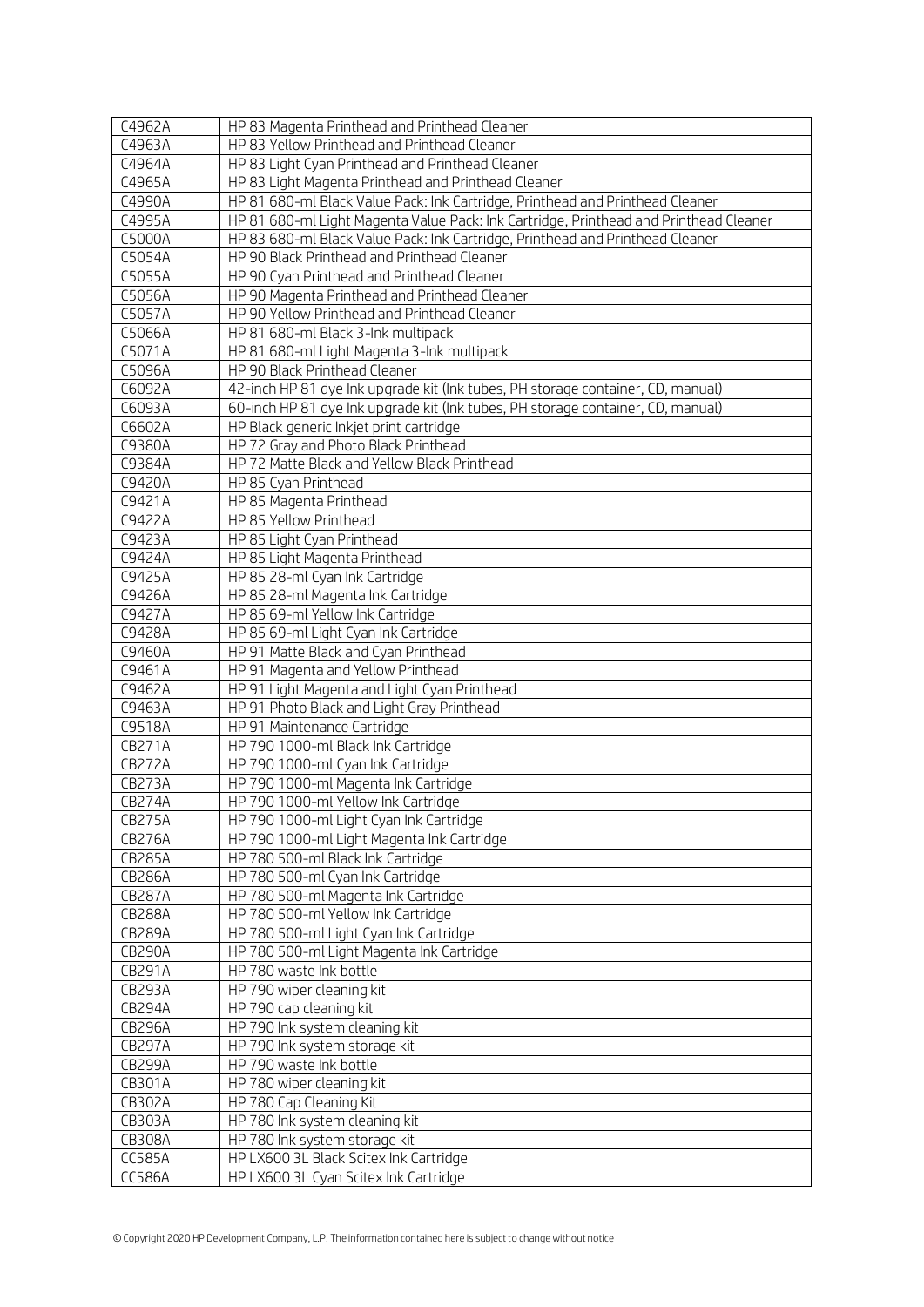| <b>CC587A</b>    | HP LX600 3L Magenta Scitex Ink Cartridge                                        |
|------------------|---------------------------------------------------------------------------------|
| <b>CC588A</b>    | HP LX600 3L Yellow Scitex Ink Cartridge                                         |
| <b>CC589A</b>    | HP LX600 3L Light Cyan Scitex Ink Cartridge                                     |
| <b>CC590A</b>    | HP LX600 3L Light Magenta Scitex Ink Cartridge                                  |
| <b>CC591A</b>    | HP LX Series Scitex Maintenance Kit                                             |
| CH621A           | HP 789 DesignJet PH Cleaning Cartridge                                          |
| <b>CH622A</b>    | HP 789/792 DesignJet PH Cleaning Container                                      |
| CH644A           | HP 771 DesignJet Maintenance Cartridge                                          |
| CH645A           | HP 761 Yellow DesignJet Printhead                                               |
| CH649A           | HP 761 DesignJet Maintenance Cartridge                                          |
| <b>CM998A</b>    | HP 762 Black DesignJet Maintenance Cartridge                                    |
| <b>CN670A</b>    | HP LX610 1x3L Cyan Latex Ink Cartridge                                          |
| <b>CN671A</b>    | HP LX610 1x3L Magenta Latex Ink Cartridge                                       |
| <b>CN672A</b>    | HP LX610 1x3L Yellow Latex Ink Cartridge                                        |
| <b>CN673A</b>    | HP LX610 1x3L Black Latex Ink Cartridge                                         |
| <b>CN674A</b>    | HP LX610 1x3L Light Cyan Latex Ink Cartridge                                    |
| <b>CN675A</b>    | HP LX610 1x3L Light Magenta Latex Ink Cartridge                                 |
| <b>CR260A</b>    | HP 3M LX600 3-liter Cyan Latex Specialty Ink Cartridge                          |
| <b>CR261A</b>    | HP 3M LX600 3-liter Magenta Latex Specialty Ink Cartridge                       |
| CR262A           | HP 3M LX600 3-liter Yellow Latex Specialty Ink Cartridge                        |
| <b>CR263A</b>    | HP 3M LX600 3-liter Black Latex Specialty Ink Cartridge                         |
| <b>CR264A</b>    | HP 3M LX600 3-liter Light Cyan Latex Specialty Ink Cartridge                    |
| <b>CR265A</b>    | HP 3M LX600 3-liter Light Magenta Latex Specialty Ink Cartridge                 |
| <b>CR278A</b>    | HP 792 DesignJet Printhead Cleaning Kit                                         |
| <b>CR279A</b>    | HP 792 DesignJet Ink Maintenance Kit                                            |
| F9J47A           | HP 841 PageWide XL Cleaning Container                                           |
| F9J48A           | HP 841 PageWide XL Maintenance Cartridge                                        |
| GOY72A           | HP 891 10L Cyan Latex Ink Cartridge                                             |
| GOY73A           | HP 891 10L Magenta Latex Ink Cartridge<br>HP 891 10L Yellow Latex Ink Cartridge |
| G0Y74A<br>GOY75A | HP 891 10L Black Latex Ink Cartridge                                            |
| GOY76A           | HP 891 10L Light Cyan Latex Ink Cartridge                                       |
| GOY77A           | HP 891 10L Light Magenta Latex Ink Cartridge                                    |
| G0Y78A           | HP 891 10L Latex Optimizer Ink Cartridge                                        |
| GOY79A           | HP 871 3L Cyan Latex Ink Cartridge                                              |
| GOY79C           | HP 871C 3L Cyan Latex Ink Cartridge                                             |
| G0Y80A           | HP 871 3L Magenta Latex Ink Cartridge                                           |
| GOY8OC           | HP 871C 3L Magenta Latex Ink Cartridge                                          |
| G0Y81A           | HP 871 3L Yellow Latex Ink Cartridge                                            |
| G0Y81C           | HP 871C 3L Yellow Latex Ink Cartridge                                           |
| G0Y82A           | HP 871 3L Black Latex Ink Cartridge                                             |
| GOY82C           | HP 871C 3L Black Latex Ink Cartridge                                            |
| G0Y83A           | HP 871 3L Light Cyan Latex Ink Cartridge                                        |
| G0Y83C           | HP 871C 3L Light Cyan Latex Ink Cartridge                                       |
| G0Y84A           | HP 871 3L Light Magenta Latex Ink Cartridge                                     |
| GOY84C           | HP 871C 3L Light Magenta Latex Ink Cartridge                                    |
| G0Y85A           | HP 871 3L Latex Optimizer Cartridge                                             |
| G0Y85C           | HP 871C 3L Latex Optimizer Cartridge                                            |
| GOY93A           | HP FB794 3L Cyan Scitex Ink Cartridge                                           |
| GOY94A           | HP FB794 3L Magenta Scitex Ink Cartridge                                        |
| GOY95A           | HP FB794 3L Yellow Scitex Ink Cartridge                                         |
| GOY96A           | HP FB794 3L Black Scitex Ink Cartridge                                          |
| GOY97A           | HP FB794 3L Light Cyan Scitex Ink Cartridge                                     |
| GOY98A           | HP FB794 3L Light Magenta Scitex Ink Cartridge                                  |
| GOY99A           | HP 871 Latex Printhead Cleaning Kit                                             |
| GOZOOA           | HP Latex Printhead Cleaning Kit                                                 |
| GOZO1A           | HP 872 3L Cyan Latex Ink Cartridge                                              |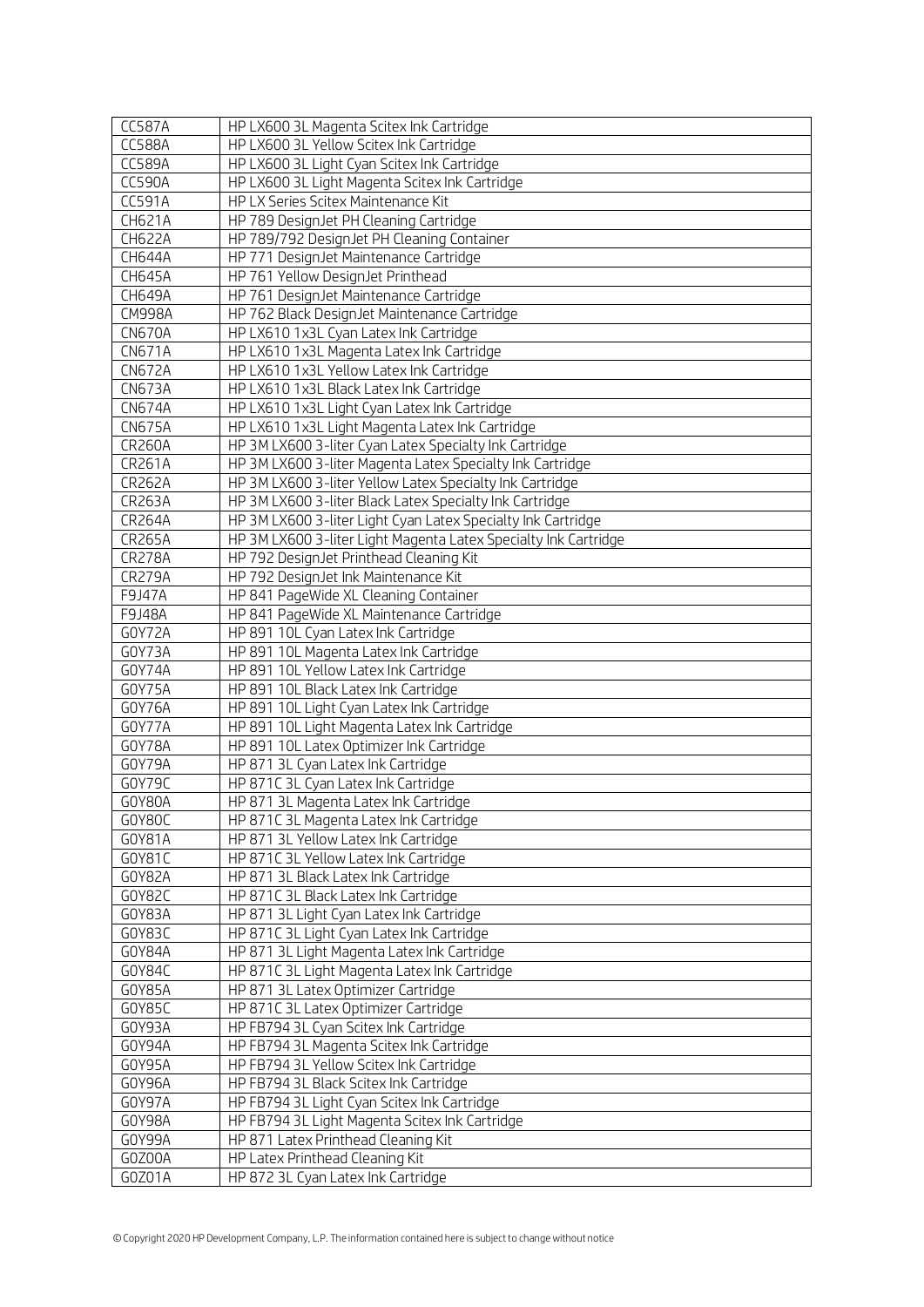| GOZO2A | HP 872 3L Magenta Latex Ink Cartridge       |
|--------|---------------------------------------------|
| G0Z03A | HP 872 3L Yellow Latex Ink Cartridge        |
| G0Z04A | HP 872 3L Black Latex Ink Cartridge         |
| GOZO5A | HP 872 3L Light Cyan Latex Ink Cartridge    |
| GOZO6A | HP 872 3L Light Magenta Latex Ink Cartridge |
| GOZO7A | HP 872 3L Optimizer Latex Ink Cartridge     |
| GOZO8A | HP 872 3L Overcoat Latex Ink Cartridge      |
| GOZO9A | HP 886 3L White Latex Ink Cartridge         |
| GOZ10A | HP 882 5L Cyan Latex Ink Cartridge          |
| G0Z11A | HP 882 5L Magenta Latex Ink Cartridge       |
| GOZ12A | HP 882 5L Yellow Latex Ink Cartridge        |
| GOZ13A | HP 882 5L Black Latex Ink Cartridge         |
| G0Z14A | HP 882 5L Light Cyan Latex Ink Cartridge    |
| G0Z15A | HP 882 5L Light Magenta Latex Ink Cartridge |
| G0Z16A | HP 882 5L Optimizer Latex Ink Cartridge     |
| G0Z17A | HP 882 5L Overcoat Latex Ink Cartridge      |
| G0Z25A | HP Latex R1000 Ink Starter Kit              |
| GOZ26A | HP Latex R2000 Ink Starter Kit              |

## <span id="page-4-0"></span>HP LaserJet supplies

| Part number | Description                            |
|-------------|----------------------------------------|
| C3102A      | HP Color LaserJet cyan toner bottle    |
| C3103A      | HP Color LaserJet yellow toner bottle  |
| C3104A      | HP Color LaserJet magenta toner bottle |
| C3105A      | HP Color LaserJet black toner bottle   |
| Q3681C      | HP LaserJet black toner bottle         |
| Q3682C      | HP LaserJet black toner bottle         |
| Q3683C      | HP LaserJet black toner bottle         |
| Q5701C      | HP LaserJet black toner bottle         |
| Q5702C      | HP LaserJet black toner bottle         |
| Q5703C      | HP LaserJet black toner bottle         |
| Q5920C      | Black toner bottle                     |
| Q5921C      | Cyan toner bottle                      |
| Q5922C      | Yellow toner bottle                    |
| Q5923C      | Magenta toner bottle                   |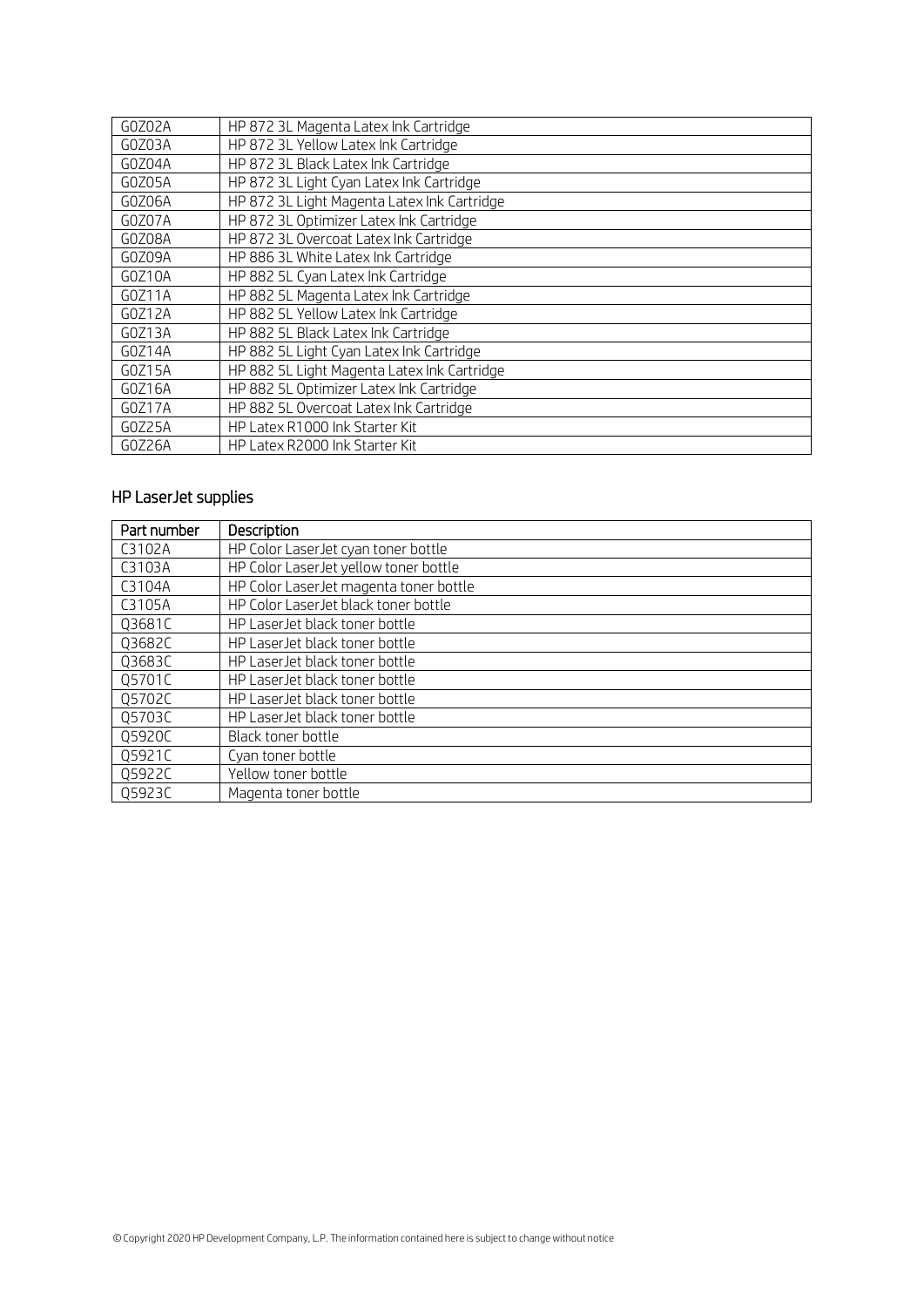# <span id="page-5-0"></span>Consommables non retournables

Toutes les cartouches d'encre et de toner HP et les cartouches de toner Samsung d'origine sont acceptées dans le programme HP Planet Partners, à l'exception des produits (numéros de pièce) répertoriés ci-dessous. Veuillez éliminer ces produits conformément à la réglementation en vigueur dans votre pays.

De plus, les présents articles ne sont pas acceptés :

- Cartouches Non-HP
- Cartouches rechargées ou reconditionnées
- Articles de garantie

Tout matériel non autorisé expédié par inadvertance à HP ne peut pas être retourné.

[Encre et consommables graphiques HP](#page-5-1)  [Consommables HP LaserJet](#page-8-0) 

#### <span id="page-5-1"></span>Encre et consommables graphiques HP

| Part number   | Description                                                                               |
|---------------|-------------------------------------------------------------------------------------------|
| <b>2LL57A</b> | Cartouche d'encre noir HP 636 3L                                                          |
| <b>2LL58A</b> | Cartouche d'encre cyan HP 636 3L                                                          |
| <b>2LL59A</b> | Cartouche d'encre magenta HP 636 3L                                                       |
| <b>2LL60A</b> | Cartouche d'encre jaune HP 636 3L                                                         |
| 51604A        | Cartouche d'impression jet d'encre noir                                                   |
| 51605B        | Cartouches d'impression jet d'encre couleur (bleu)                                        |
| 51605R        | Cartouches d'impression jet d'encre couleur (rouge)                                       |
| 51644C        | Cartouche d'encre cyan HP 44 42-ml (tête d'impression incluse)                            |
| 51650C        | Cartouche d'impression jet d'encre cyan HP 50 (42 ml)                                     |
| 51650M        | Cartouche d'impression jet d'encre HP 50 (magenta, 42 ml)                                 |
| 51650Y        | Cartouche d'impression jet d'encre HP 50 (jaune, 42 ml)                                   |
| 92261A        | Cartouche noire HP                                                                        |
| C1806A        | Système d'encre noire HP cp 410-ml (encre, tube d'encre et tête d'impression)             |
| C1Q19A        | Tête d'impression HP 841 PageWide XL                                                      |
| C2377A        | Kit de mise à niveau d'encre UV 42 pouces HP 83 (tubes d'encre, réservoir pour têtes      |
|               | d'impression HP, CD, manuel)                                                              |
| C2379A        | Kit de mise à niveau d'encre UV 60 pouces HP 83 (tubes d'encre, réservoir pour tête       |
|               | d'impression HP, CD, manuel)                                                              |
| C2383A        | Réservoir pour têtes d'impression HP                                                      |
| C4801A        | Tête d'impression Cyan HP 10                                                              |
| C4810A        | Tête d'impression Noir HP 11                                                              |
| C4811A        | Tête d'impression Cyan HP 11                                                              |
| C4812A        | Tête d'impression Magenta HP 11                                                           |
| C4813A        | Tête d'impression Jaune HP 11                                                             |
| C4820A        | HP 80 tête d'impression Noire et dispositif de nettoyage                                  |
| C4821A        | HP 80 tête d'impression Cyan et dispositif de nettoyage                                   |
| C4822A        | HP 80 tête d'impression Magenta et dispositif de nettoyage                                |
| C4823A        | HP 80 tête d'impression Jaune et dispositif de nettoyage                                  |
| C4841A        | Cartouche d'encre cyan HP 10                                                              |
| C4890A        | HP 80 Pack économique 350 ml noir : Cartouche d'encre, tête d'impression et dispositif de |
|               | nettoyage de tête d'impression                                                            |
| C4930A        | HP 81 cartouche d'encre Noire, 680 ml                                                     |
| C4950A        | HP 81 tête d'impression Noire et dispositif de nettoyage                                  |
| C4951A        | HP 81 tête d'impression Cyan et dispositif de nettoyage                                   |

#### [<Return to overview page](#page-0-0)

I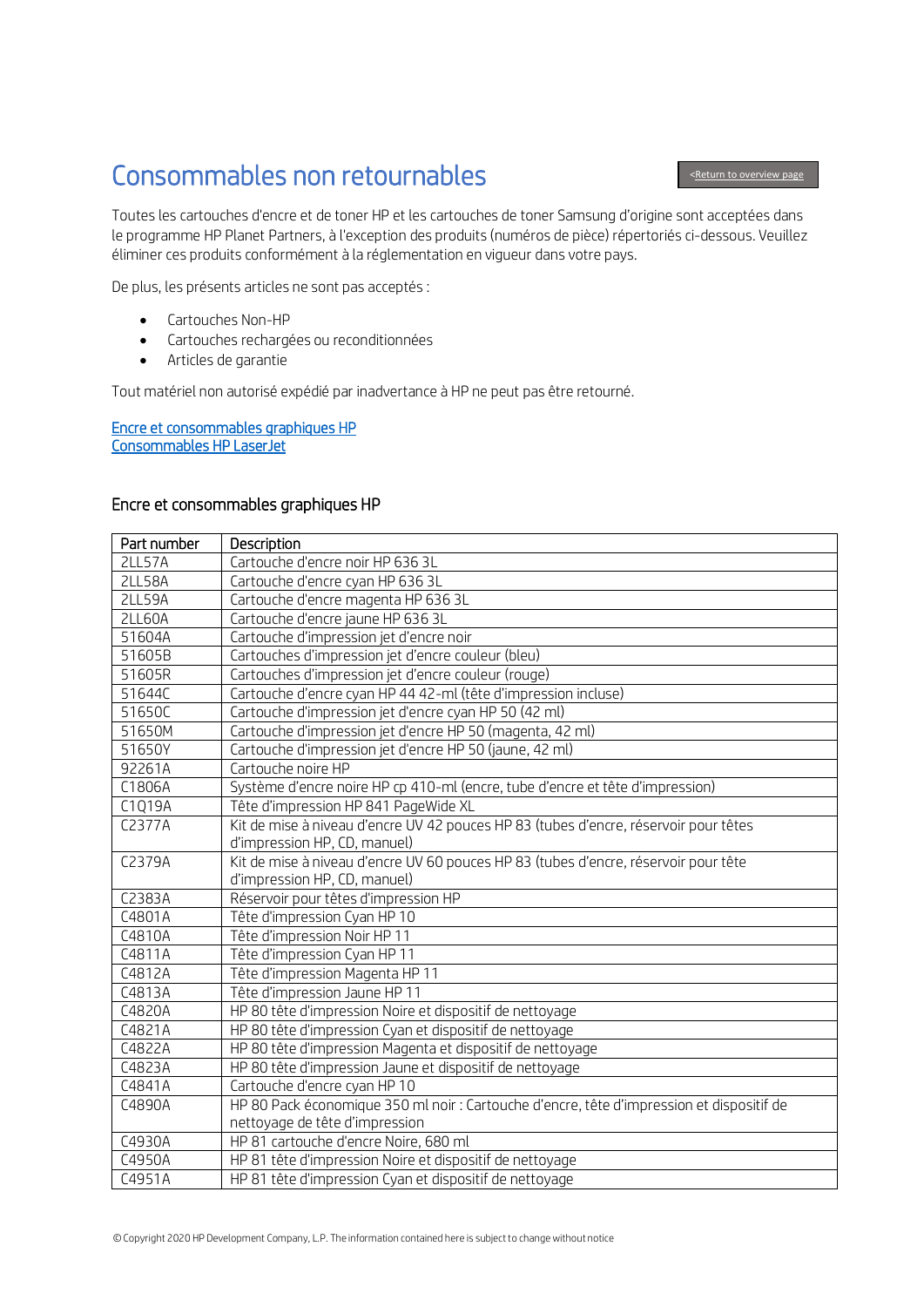| C4952A        | HP 81 tête d'impression Magenta et dispositif de nettoyage                                      |
|---------------|-------------------------------------------------------------------------------------------------|
| C4953A        | HP 81 tête d'impression Jaune et dispositif de nettoyage                                        |
| C4954A        | HP 81 tête d'impression Cyan clair et dispositif de nettoyage                                   |
| C4955A        | HP 81 tête d'impression teintée Magenta clair et dispositif de nettoyage                        |
| C4960A        | HP 83 tête d'impression Noire et dispositif de nettoyage                                        |
| C4961A        | HP 83 tête d'impression Cyan et dispositif de nettoyage                                         |
| C4962A        | HP 83 tête d'impression Magenta et dispositif de nettoyage                                      |
| C4963A        | HP 83 tête d'impression Jaune et dispositif de nettoyage                                        |
| C4964A        | HP 83 tête d'impression Cyan clair et dispositif de nettoyage                                   |
| C4965A        | HP 83 tête d'impression teintée Magenta clair et dispositif de nettoyage                        |
| C4990A        | HP 81 Pack économique 680 ml noir : Cartouche d'encre, tête d'impression et dispositif de       |
|               | nettoyage de tête d'impression                                                                  |
| C4995A        | HP 81 Pack économique 680 ml Magenta clair : Cartouche d'encre, tête d'impression et dispositif |
|               | de nettoyage de tête d'impression                                                               |
| C5000A        | HP 83 Pack économique 680 ml noir : Cartouche d'encre, tête d'impression et dispositif de       |
|               | nettoyage de tête d'impression                                                                  |
| C5054A        | HP 90 tête d'impression Noire et dispositif de nettoyage                                        |
| C5055A        | HP 90 tête d'impression Cyan et dispositif de nettoyage                                         |
| C5056A        | HP 90 tête d'impression Magenta et dispositif de nettoyage                                      |
| C5057A        | HP 90 tête d'impression Jaune et dispositif de nettoyage                                        |
| C5066A        | HP 81 Multipack de 3 encres Noir 680 ml                                                         |
| C5071A        | HP 81 Multipack de 3 encres Magenta clair 680 ml                                                |
| C5096A        | Nettoyeur de tête d'impression Noir HP 90                                                       |
| C6092A        | Kit de mise à niveau d'encre teintée 42 pouces HP 81 (tubes d'encre, réservoir pour têtes       |
|               | d'impression, CD, manuel)                                                                       |
| C6093A        | Kit de mise à niveau d'encre teintée 60 pouces HP 81 (tubes d'encre, réservoir pour têtes       |
|               | d'impression, CD, manuel)                                                                       |
| C6602A        | Cartouche d'impression jet d'encre Noir générique HP                                            |
| C9380A        | Tête d'impression grise et noire photo HP 72                                                    |
| C9384A        | Tête d'impression noir mat et jaune noir HP 72                                                  |
| C9420A        | Tête d'impression Cyan HP 85                                                                    |
| C9421A        | HP 85 tête d'impression Magenta                                                                 |
| C9422A        | HP 85 tête d'impression Jaune                                                                   |
| C9423A        | Tête d'impression Cyan clair HP 85                                                              |
| C9424A        | Tête d'impression Magenta clair HP 85                                                           |
| C9425A        | HP 85 cartouche d'encre Cyan, 28 ml                                                             |
| C9426A        | HP 85 cartouche d'encre Magenta, 28 ml                                                          |
| C9427A        | HP 85 cartouche d'encre Jaune, 69 ml                                                            |
| C9428A        | HP 85 cartouche d'encre Cyan clair, 69 ml                                                       |
| C9460A        | HP 91 tête d'impression Noir mat et Cyan                                                        |
| C9461A        | HP 91 tête d'impression Magenta et Jaune                                                        |
| C9462A        | HP 91 tête d'impression Magenta clair et Cyan clair                                             |
| C9463A        | HP 91 tête d'impression photo Noir et Gris clair                                                |
| C9518A        | Cartouche de maintenance HP 91                                                                  |
| <b>CB271A</b> | HP 790 cartouche d'encre Noire, 1 000 ml                                                        |
| <b>CB272A</b> | HP 790 cartouche d'encre Cyan, 1000 ml                                                          |
| <b>CB273A</b> | HP 790 cartouche d'encre Magenta, 1 000 ml                                                      |
| <b>CB274A</b> | HP 790 cartouche d'encre Jaune, 1 000 ml                                                        |
| <b>CB275A</b> | HP 790 cartouche d'encre Cyan clair, 1 000 ml                                                   |
| <b>CB276A</b> | HP 790 cartouche d'encre Magenta clair, 1 000 ml                                                |
| <b>CB285A</b> | HP 780 cartouche d'encre Noire, 500 ml                                                          |
| <b>CB286A</b> | HP 780 cartouche d'encre Cyan, 500 ml                                                           |
| <b>CB287A</b> | HP 780 cartouche d'encre Magenta, 500 ml                                                        |
| <b>CB288A</b> | HP 780 cartouche d'encre Jaune, 500 ml                                                          |
| <b>CB289A</b> | HP 780 cartouche d'encre Cyan clair, 500 ml                                                     |
| <b>CB290A</b> | HP 780 cartouche d'encre Magenta clair, 500 ml                                                  |
| CB291A        | HP 780 bidon d'encre usagée                                                                     |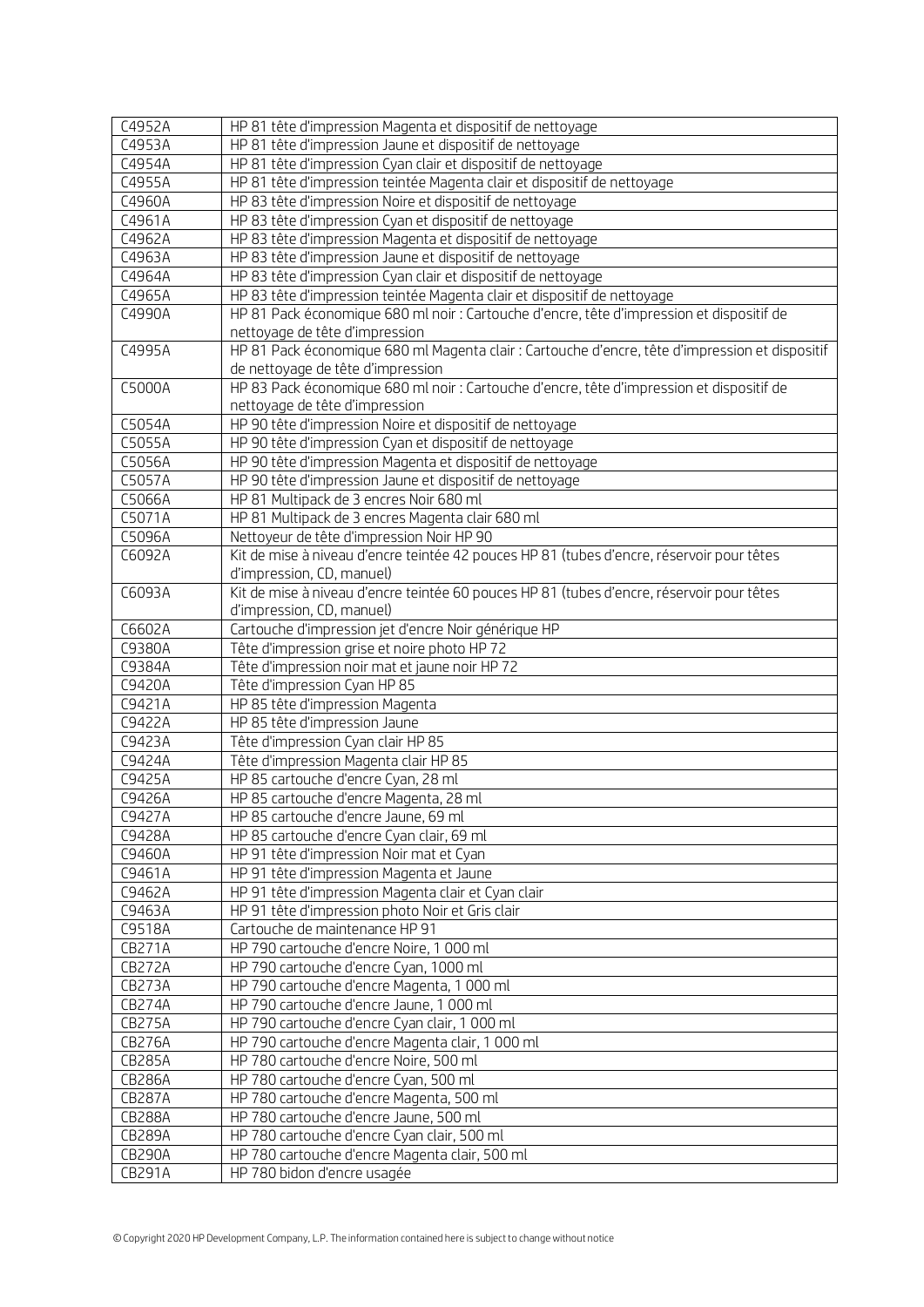| <b>CB293A</b>           | HP 790 kit de nettoyage de tampon                                                                                             |
|-------------------------|-------------------------------------------------------------------------------------------------------------------------------|
| <b>CB294A</b>           | HP 790 kit de nettoyage du bouchon                                                                                            |
| CB296A                  | HP 790 kit de nettoyage du système d'encre                                                                                    |
| <b>CB297A</b>           | HP 790 kit stockage du système d'encre                                                                                        |
| <b>CB299A</b>           | HP 790 bidon d'encre usagée                                                                                                   |
| CB301A                  | HP 780 kit de nettoyage de tampon                                                                                             |
| CB302A                  | HP 780 kit de nettoyage du bouchon                                                                                            |
| CB303A                  | HP 780 kit de nettoyage du système d'encre                                                                                    |
| <b>CB308A</b>           | HP 780 kit stockage du système d'encre                                                                                        |
| <b>CC585A</b>           | HP LX600 cartouche d'encre Scitex Noir, 3 litres                                                                              |
| <b>CC586A</b>           | HP LX600 cartouche d'encre Scitex Cyan, 3 litres                                                                              |
| <b>CC587A</b>           | HP LX600 cartouche d'encre Scitex Magenta, 3 litres                                                                           |
| <b>CC588A</b>           | HP LX600 cartouche d'encre Scitex Jaune, 3 litres                                                                             |
| <b>CC589A</b>           | HP LX600 cartouche d'encre Scitex Cyan clair, 3 litres                                                                        |
| <b>CC590A</b>           | HP LX600 cartouche d'encre Scitex Magenta clair, 3 litres                                                                     |
| CC591A                  | HP LX gamme de kit de maintenance Scitex                                                                                      |
| CH621A                  | HP 789 cartouche de nettoyage pour tête d'impression Designjet                                                                |
| <b>CH622A</b>           | HP 789/792 conteneur de nettoyage pour tête d'impression Designjet                                                            |
| CH644A                  | HP 771 cartouche de maintenance Designjet                                                                                     |
| CH645A                  | HP 761 tête d'impression jaune Designjet                                                                                      |
| CH649A                  | HP 761 cartouche de maintenance Designjet                                                                                     |
| <b>CM998A</b>           | HP 762 cartouche de maintenance Designjet Noir                                                                                |
| <b>CN670A</b>           | HP LX610 cartouche d'encre Latex Cyan, 1x3 litres                                                                             |
| <b>CN671A</b>           | HP LX610 cartouche d'encre Latex Magenta, 1x3 litres                                                                          |
| <b>CN672A</b>           | HP LX610 cartouche d'encre Latex Jaune, 1x3 litres                                                                            |
| <b>CN673A</b>           | HP LX610 cartouche d'encre Latex Noir, 1x3 litres                                                                             |
| <b>CN674A</b>           | HP LX610 cartouche d'encre Latex Cyan clair, 1x3 litres                                                                       |
| <b>CN675A</b>           | HP LX610 cartouche d'encre Latex Magenta clair, 1x3 litres                                                                    |
| <b>CR260A</b><br>CR261A | HP 3M LX600 cartouche d'encre Latex spéciale Cyan, 3 litres<br>HP 3M LX600 cartouche d'encre Latex spéciale Magenta, 3 litres |
| <b>CR262A</b>           | HP 3M LX600 cartouche d'encre Latex spéciale Jaune, 3 litres                                                                  |
| CR263A                  | HP 3M LX600 cartouche d'encre Latex spéciale Noire, 3 litres                                                                  |
| <b>CR264A</b>           | HP 3M LX600 cartouche d'encre Latex spéciale Cyan clair, 3 litres                                                             |
| <b>CR265A</b>           | HP 3M LX600 cartouche d'encre Latex spéciale Magenta clair, 3 litres                                                          |
| <b>CR278A</b>           | HP 792 Kit de nettoyage pour tête d'impression Designiet                                                                      |
| <b>CR279A</b>           | HP 792 Kit de maintenance encre Designjet                                                                                     |
| F9J47A                  | HP 841 Bac de nettoyage PageWide XL                                                                                           |
| F9J48A                  | HP 841 Cartouche de maintenance PageWide XL                                                                                   |
| GOY72A                  | HP 891 Cartouche d'encre Latex Cyan, 10 litres                                                                                |
| GOY73A                  | HP 891 Cartouche d'encre Latex Magenta, 10 litres                                                                             |
| GOY74A                  | HP 891 Cartouche d'encre Latex Jaune, 10 litres                                                                               |
| GOY75A                  | HP 891 Cartouche d'encre Latex Noir, 10 litres                                                                                |
| GOY76A                  | HP 891 Cartouche d'encre Latex Cyan clair, 10 litres                                                                          |
| GOY77A                  | HP 891 Cartouche d'encre Latex Magenta clair, 10 litres                                                                       |
| GOY78A                  | HP 891 Cartouche d'encre Optimizer Latex, 10 litres                                                                           |
| GOY79A                  | HP 871 Cartouche d'encre Latex Cyan, 3 litres                                                                                 |
| GOY79C                  | HP 871C Cartouche d'encre Latex Cyan, 3 litres                                                                                |
| G0Y80A                  | HP 871 Cartouche d'encre Latex Magenta, 3 litres                                                                              |
| GOY8OC                  | HP 871C Cartouche d'encre Latex Magenta, 3 litres                                                                             |
| G0Y81A                  | HP 871 Cartouche d'encre Latex Jaune, 3 litres                                                                                |
| G0Y81C                  | HP 871C Cartouche d'encre Latex Jaune, 3 litres                                                                               |
| GOY82A                  | HP 871 Cartouche d'encre Latex Noir, 3 litres                                                                                 |
| GOY82C                  | HP 871C cartouche d'encre Latex Noir, 3 litres                                                                                |
| GOY83A                  | Cartouche d'encre HP Latex 871 cyan clair de 400 ml, 3 litres                                                                 |
| GOY83C                  | HP 871C Cartouche d'encre Latex Cyan clair, 3 litres                                                                          |
| G0Y84A                  | HP 871 Cartouche d'encre Latex Magenta clair, 3 litres                                                                        |
| GOY84C                  | HP 871C Cartouche d'encre Latex Magenta clair, 3 litres                                                                       |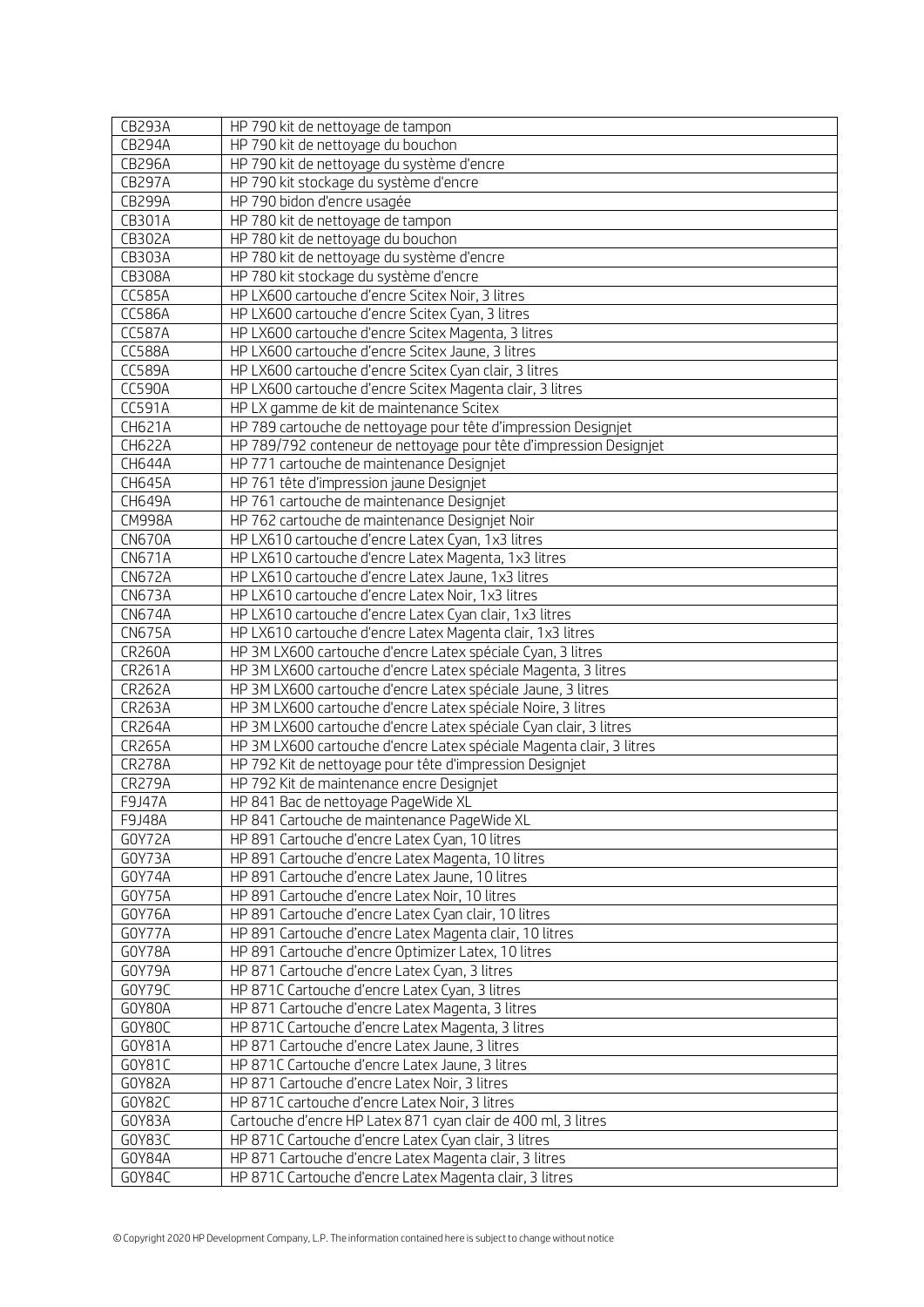| G0Y85A | HP 871 Cartouche Optimizer Latex, 3 litres                |
|--------|-----------------------------------------------------------|
| G0Y85C | HP 871C Cartouche Optimizer Latex, 3 litres               |
| GOY93A | HP FB794 Cartouche d'encre Scitex Cyan, 3 litres          |
| GOY94A | HP FB794 Cartouche d'encre Scitex Magenta, 3 litres       |
| GOY95A | HP FB794 cartouche d'encre Scitex Jaune, 3 litres         |
| G0Y96A | HP FB794 Cartouche d'encre Scitex Noir, 3 litres          |
| G0Y97A | HP FB794 Cartouche d'encre Scitex Cyan clair, 3 litres    |
| G0Y98A | HP FB794 Cartouche d'encre Scitex Magenta clair, 3 litres |
| GOY99A | Kit de nettoyage pour tête d'impression HP Latex 871      |
| GOZOOA | Kit de nettoyage pour têtes d'impression HP Latex         |
| GOZO1A | HP 872 Cartouche d'encre Latex Cyan, 3 litres             |
| GOZO2A | HP 872 Cartouche d'encre Latex Magenta, 3 litres          |
| GOZO3A | HP 872 Cartouche d'encre Latex Jaune, 3 litres            |
| GOZ04A | HP 872 Cartouche d'encre Latex Noir, 3 litres             |
| GOZO5A | HP 872 3L Cartouche d'encre Latex Cyan clair, 3 litres    |
| GOZO6A | HP 872 Cartouche d'encre Latex Magenta clair, 3 litres    |
| GOZO7A | HP 872 Cartouche d'encre Latex Optimizer, 3 litres        |
| GOZO8A | HP 872 Cartouche d'encre Latex Overcoat, 3 litres         |
| GOZO9A | HP 886 Cartouche d'encre Latex Blanc, 3 litres            |
| G0Z10A | HP 882 Cartouche d'encre Latex Cyan, 5 litres             |
| G0Z11A | HP 882 Cartouche d'encre Latex Magenta, 5 litres          |
| GOZ12A | HP 882 Cartouche d'encre Latex Jaune, 5 litres            |
| G0Z13A | HP 882 Cartouche d'encre Latex Noir, 5 litres             |
| G0Z14A | HP 882 5L Cartouche d'encre Latex Cyan clair, 3 litres    |
| G0Z15A | HP 882 Cartouche d'encre Latex Magenta clair, 5 litres    |
| G0Z16A | HP 882 Cartouche d'encre Latex Optimizer, 5 litres        |
| G0Z17A | HP 882 Cartouche d'encre Latex Overcoat, 5 litres         |
| G0Z25A | HP Kit de démarrage encre Latex R1000                     |
| GOZ26A | HP Kit de démarrage encre Latex R2000                     |

### <span id="page-8-0"></span>Consommables HP LaserJet

| Part number | Description                                  |
|-------------|----------------------------------------------|
| C3102A      | Bouteille de toner Cyan HP Color LaserJet    |
| C3103A      | Bouteille de toner Jaune HP Color LaserJet   |
| C3104A      | Bouteille de toner Magenta HP Color LaserJet |
| C3105A      | Bouteille de toner Noir HP Color LaserJet    |
| Q3681C      | Bouteille de toner Noir HP LaserJet          |
| Q3682C      | Bouteille de toner Noir HP LaserJet          |
| Q3683C      | Bouteille de toner Noir HP LaserJet          |
| Q5701C      | Bouteille de toner Noir HP LaserJet          |
| Q5702C      | Bouteille de toner Noir HP LaserJet          |
| Q5703C      | Bouteille de toner Noir HP LaserJet          |
| Q5920C      | Bouteille de toner Noir                      |
| Q5921C      | Bouteille de toner Cyan                      |
| Q5922C      | Bouteille de toner Jaune                     |
| Q5923C      | Bouteille de toner Magenta                   |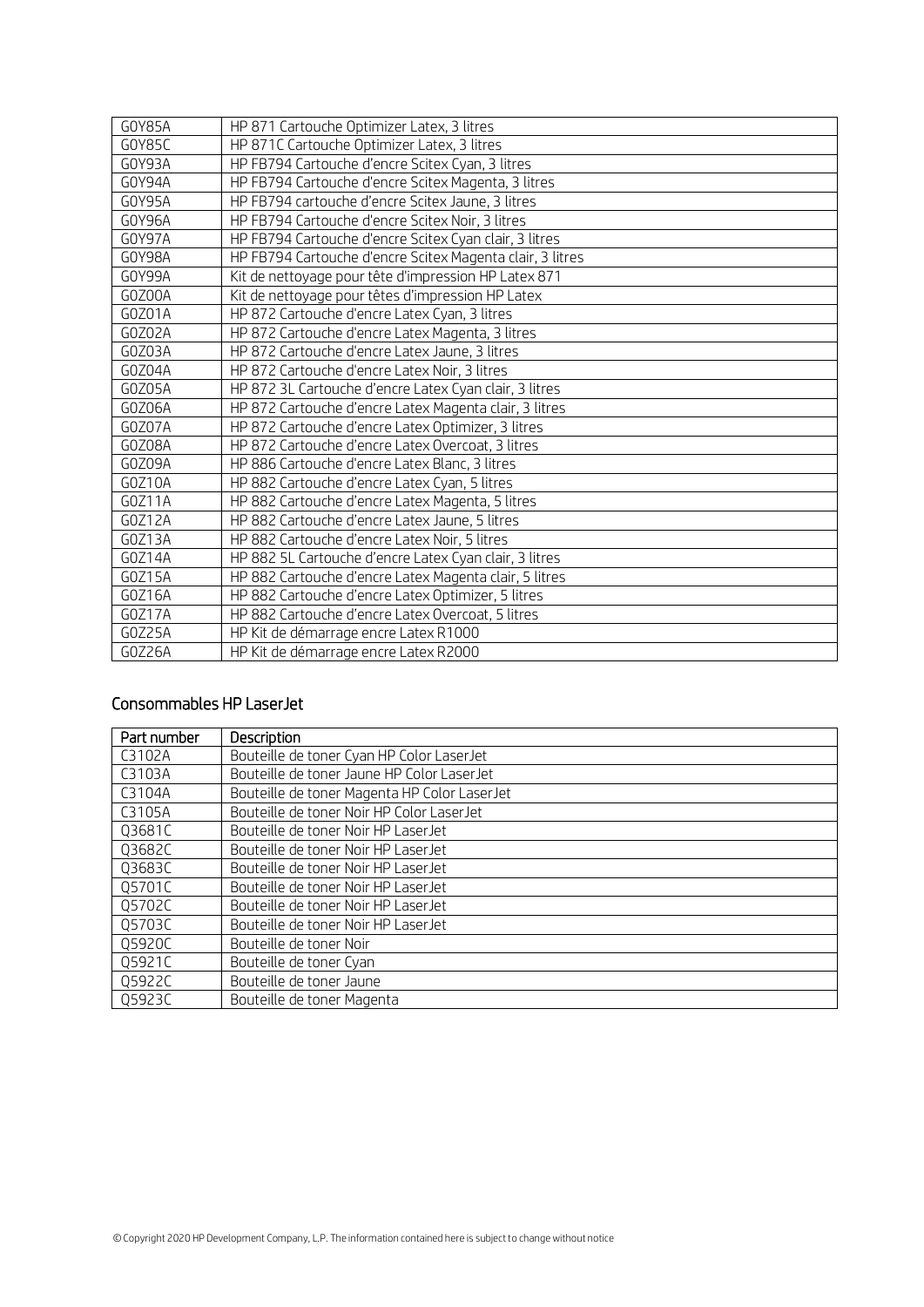©Copyright 2020 HP Development Company, L.P. The information contained here is subjectto changewithout notice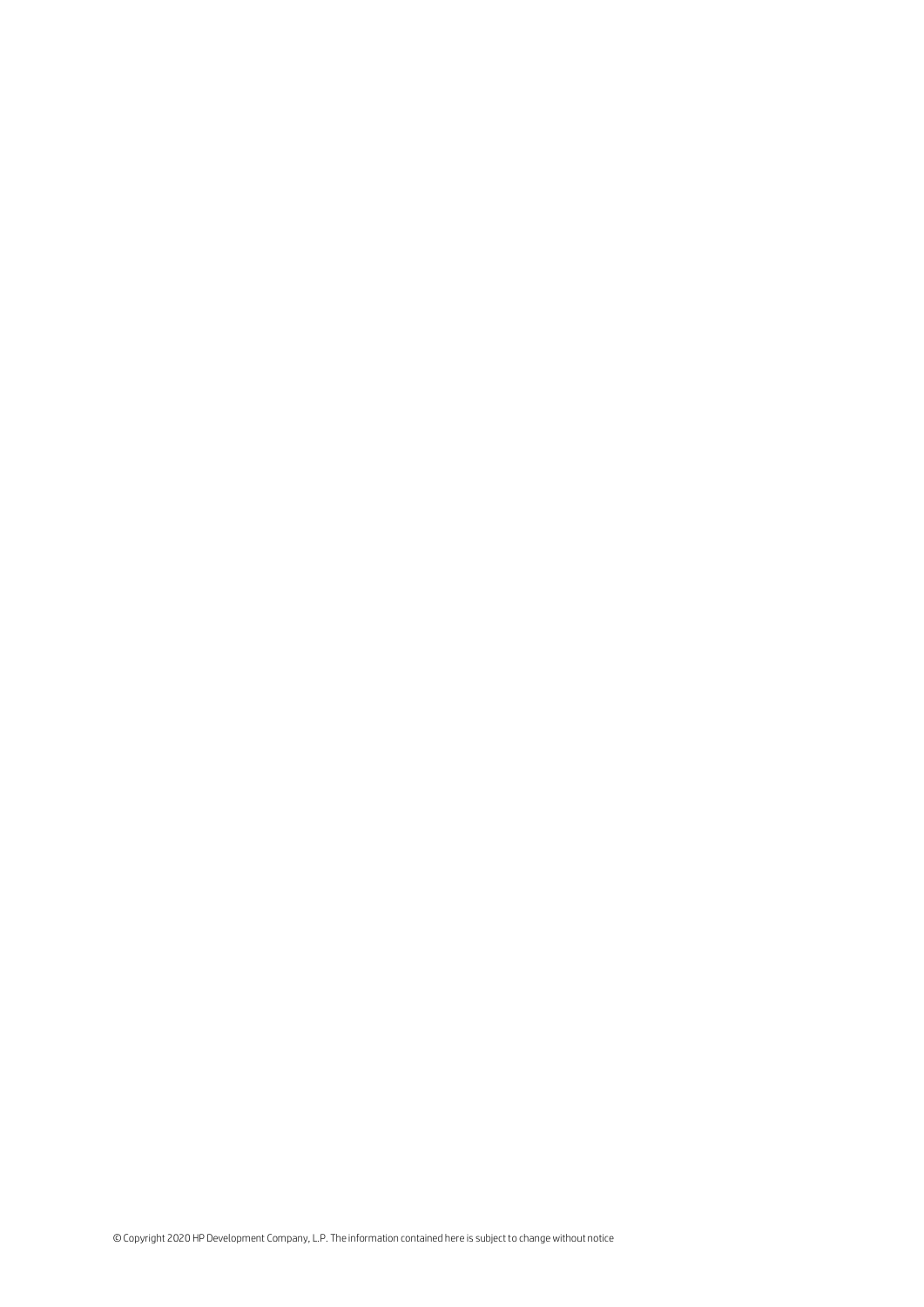Ï

## <span id="page-10-0"></span>Forniture non restituibili

Tutte le cartucce di inchiostro e toner originali HP e le cartucce di toner Samsung sono approvate nel programma HP Planet Partners, ad eccezione dei prodotti (numeri componente) elencati di seguito. Smaltire questi prodotti in conformità con le normative applicabili nella propria area.

Inoltre i seguenti articoli non sono accettati:

- Cartucce non originali HP
- Cartucce ricaricate o rigenerate.
- Articoli di garanzia

Qualsiasi materiale non autorizzato spedito inavvertitamente ad HP non può essere restituito.

[HP Ink & Graphics supplies](#page-10-1)  [HP LaserJet supplies](#page-13-0) 

#### <span id="page-10-1"></span>Forniture d'inchiostro e grafica HP

| Part number   | Descrizione                                                                                                 |
|---------------|-------------------------------------------------------------------------------------------------------------|
| <b>2LL57A</b> | Cartuccia d'inchiostro HP 636 3L nero                                                                       |
| <b>2LL58A</b> | Cartuccia d'inchiostro HP 636 3L, ciano                                                                     |
| <b>2LL59A</b> | Cartuccia d'inchiostro HP 636 3L, magenta                                                                   |
| <b>2LL60A</b> | Cartuccia d'inchiostro HP 636 3L, giallo                                                                    |
| 51604A        | Cartuccia da stampa a inchiostro HP, nero                                                                   |
| 51605B        | Cartucce da stampa, colore (blu)                                                                            |
| 51605R        | Cartucce da stampa, colore (rosso)                                                                          |
| 51644C        | Cartuccia d'inchiostro HP 44 da 42 ml, ciano (testina di stampa inclusa)                                    |
| 51650C        | Cartuccia di stampa ciano Inkjet HP 50 (42 ml)                                                              |
| 51650M        | Cartuccia di stampa magenta Inkjet HP 50 (42 ml)                                                            |
| 51650Y        | Cartuccia di stampa gialla Inkjet HP 50 (42 ml)                                                             |
| 92261A        | Cartuccia HP, nero                                                                                          |
| C1806A        | Sistema inchiostro HP cp da 410 ml (inchiostro, tubi dell'inchiostro & testina di stampa)                   |
| C1Q19A        | Testina di stampa HP 841 PageWide XL                                                                        |
| C2377A        | Kit di aggiornamento inchiostro da 42 pollici HP 83 UV (tubi di inchiostro, contenitore PH, CD,<br>manuale) |
| C2379A        | Kit di aggiornamento inchiostro da 60 pollici HP 83 UV (tubi di inchiostro, contenitore PH, CD,             |
|               | manuale)                                                                                                    |
| C2383A        | Contenitore per testine di stampa HP                                                                        |
| C4801A        | Testina di stampa ciano HP 10                                                                               |
| C4810A        | Testina di stampa HP 11, nero                                                                               |
| C4811A        | Testina di stampa HP 11, ciano                                                                              |
| C4812A        | Testina di stampa HP 11, magenta                                                                            |
| C4813A        | Testina di stampa HP 11, giallo                                                                             |
| C4820A        | Testina di stampa e pulisci testina nero HP 80                                                              |
| C4821A        | Testina di stampa e pulisci testina ciano HP 80                                                             |
| C4822A        | Testina di stampa e pulisci testina magenta HP 80                                                           |
| C4823A        | Testina di stampa e pulisci testina giallo HP 80                                                            |
| C4841A        | Cartuccia d'inchiostro HP 10 ciano                                                                          |
| C4890A        | Pacchetto convenienza HP 80 da 350 ml, nero: Cartuccia d'inchiostro, testina di stampa e pulisci            |
|               | testina                                                                                                     |
| C4930A        | Cartuccia d'inchiostro HP 81 da 680 ml, nero                                                                |
| C4950A        | Testina di stampa e pulisci testina nero HP 81                                                              |
| C4951A        | Testina di stampa e pulisci testina ciano HP 81                                                             |
| C4952A        | Testina di stampa e pulisci testina magenta HP 81                                                           |
| C4953A        | Testina di stampa e pulisci testina giallo HP 81                                                            |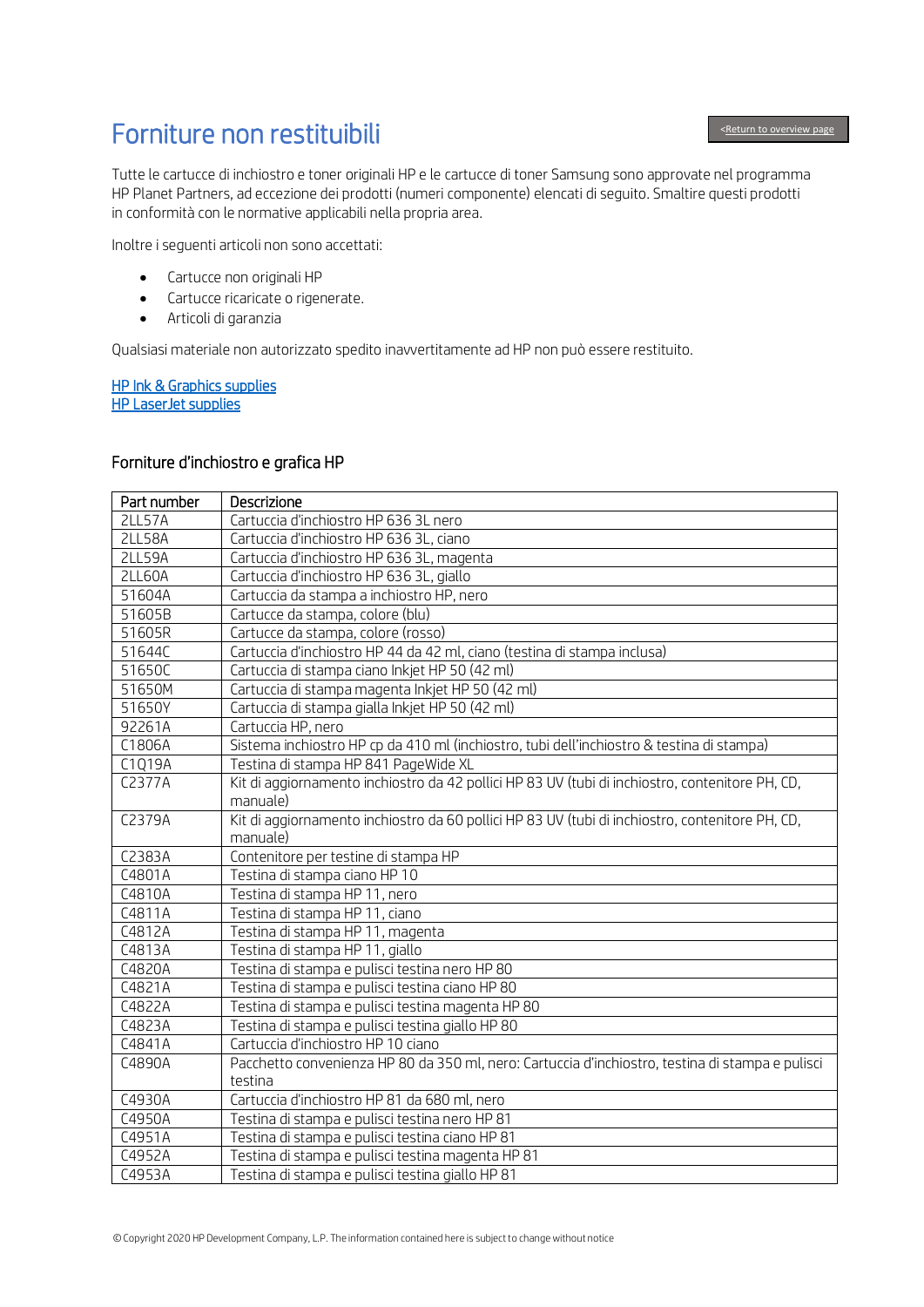| C4954A        | Testina di stampa e dispositivo di pulizia HP 81, ciano chiaro                                       |
|---------------|------------------------------------------------------------------------------------------------------|
| C4955A        | Testina di stampa e dispositivo di pulizia HP 81, magenta chiaro                                     |
| C4960A        | Testina di stampa e pulisci testina nero HP 83                                                       |
| C4961A        | Testina di stampa e pulisci testina ciano HP 83                                                      |
| C4962A        | Testina di stampa e pulisci testina magenta HP 83                                                    |
| C4963A        | Testina di stampa e pulisci testina giallo HP 83                                                     |
| C4964A        | Testina di stampa e dispositivo di pulizia HP 83, ciano chiaro                                       |
| C4965A        | Testina di stampa e dispositivo di pulizia HP 83, magenta chiaro                                     |
| C4990A        | Pacchetto convenienza HP 81 da 680 ml, nero: Cartuccia d'inchiostro, testina di stampa e pulisci     |
|               | testina                                                                                              |
| C4995A        | Pacchetto convenienza HP 81 da 680 ml magenta chiaro: Cartuccia d'inchiostro, testina di             |
|               | stampa e pulisci testina                                                                             |
| C5000A        | Pacchetto convenienza HP 83 da 680 ml, nero: Cartuccia d'inchiostro, testina di stampa e pulisci     |
|               | testina                                                                                              |
| C5054A        | Testina di stampa e pulisci testina nero HP 90                                                       |
| C5055A        | Testina di stampa e pulisci testina ciano HP 90                                                      |
| C5056A        | Testina di stampa e pulisci testina magenta HP 90                                                    |
| C5057A        | Testina di stampa e pulisci testina giallo HP 90                                                     |
| C5066A        | Pacchetto multiplo d'inchiostro HP 81 da 680 ml, nero                                                |
| C5071A        | Pacchetto multiplo d'inchiostro HP 81 da 680 ml, magenta chiaro                                      |
| C5096A        | Testina di stampa cartuccia di pulizia HP 90, nero                                                   |
| C6092A        | Kit di aggiornamento d'inchiostro HP da 42 pollici 81 dye (tubi dell'inchiostro, contenitore per PH, |
|               | CD, manuale)                                                                                         |
| C6093A        | Kit di aggiornamento d'inchiostro HP da 60 pollici 81 dye (tubi dell'inchiostro, contenitore per PH, |
|               | CD, manuale)                                                                                         |
| C6602A        | Cartuccia di stampa generica nero HP getto d'inchiostro                                              |
| C9380A        | Testina di stampa grigio e nero fotografico HP 72                                                    |
| C9384A        | Testina di stampa nero opaco e giallo nero HP 72                                                     |
| C9420A        | Testina di stampa ciano HP 85                                                                        |
| C9421A        | Testina di stampa magenta HP 85                                                                      |
| C9422A        | Testina di stampa giallo HP 85                                                                       |
| C9423A        | Testina di stampa HP 85, ciano chiaro                                                                |
| C9424A        | Testina di stampa HP 85, magenta chiaro                                                              |
| C9425A        | Cartuccia d'inchiostro HP 85 da 28 ml, ciano                                                         |
| C9426A        | Cartuccia inchiostro magenta HP 85 da 28 ml                                                          |
| C9427A        | Cartuccia inchiostro giallo HP 85 da 69 ml                                                           |
| C9428A        | Cartuccia inchiostro ciano chiaro HP 85 da 69 ml                                                     |
| C9460A        | Testina di stampa nero opaco e ciano, HP 91                                                          |
| C9461A        | Testina di stampa magenta e giallo HP 91                                                             |
| C9462A        | Testina di stampa magenta chiaro e ciano chiaro HP 91                                                |
| C9463A        | Testina di stampa nero e grigio chiaro fotografici HP 91                                             |
| C9518A        | Cartuccia di manutenzione HP 91                                                                      |
| <b>CB271A</b> | Cartuccia di inchiostro nero HP 790 da 1000 ml                                                       |
| <b>CB272A</b> | Cartuccia di inchiostro ciano HP 790 da 1000 ml                                                      |
| <b>CB273A</b> | Cartuccia di inchiostro magenta HP 790 da 1000 ml                                                    |
| <b>CB274A</b> | Cartuccia di inchiostro giallo HP 790 da 1000 ml                                                     |
| <b>CB275A</b> | Cartuccia di inchiostro ciano chiaro HP 790 da 1000 ml                                               |
| <b>CB276A</b> | Cartuccia di inchiostro magenta chiaro HP 790 da 1000 ml                                             |
| <b>CB285A</b> | Cartuccia di inchiostro nero HP 780 da 500 ml                                                        |
| <b>CB286A</b> | Cartuccia di inchiostro ciano HP 780 da 500 ml                                                       |
| <b>CB287A</b> | Cartuccia di inchiostro magenta HP 780 da 500 ml                                                     |
| <b>CB288A</b> | Cartuccia di inchiostro giallo HP 780 da 500 ml                                                      |
| <b>CB289A</b> | Cartuccia di inchiostro ciano chiaro HP 780 da500 ml                                                 |
| <b>CB290A</b> | Cartuccia di inchiostro magenta chiaro HP 780 da 500 ml                                              |
| CB291A        | Flacone di raccolta inchiostro in eccesso HP 780                                                     |
| CB293A        | Kit pulizia dello strumento di pulizia HP 790                                                        |
| <b>CB294A</b> | Kit di pulizia cap HP 790                                                                            |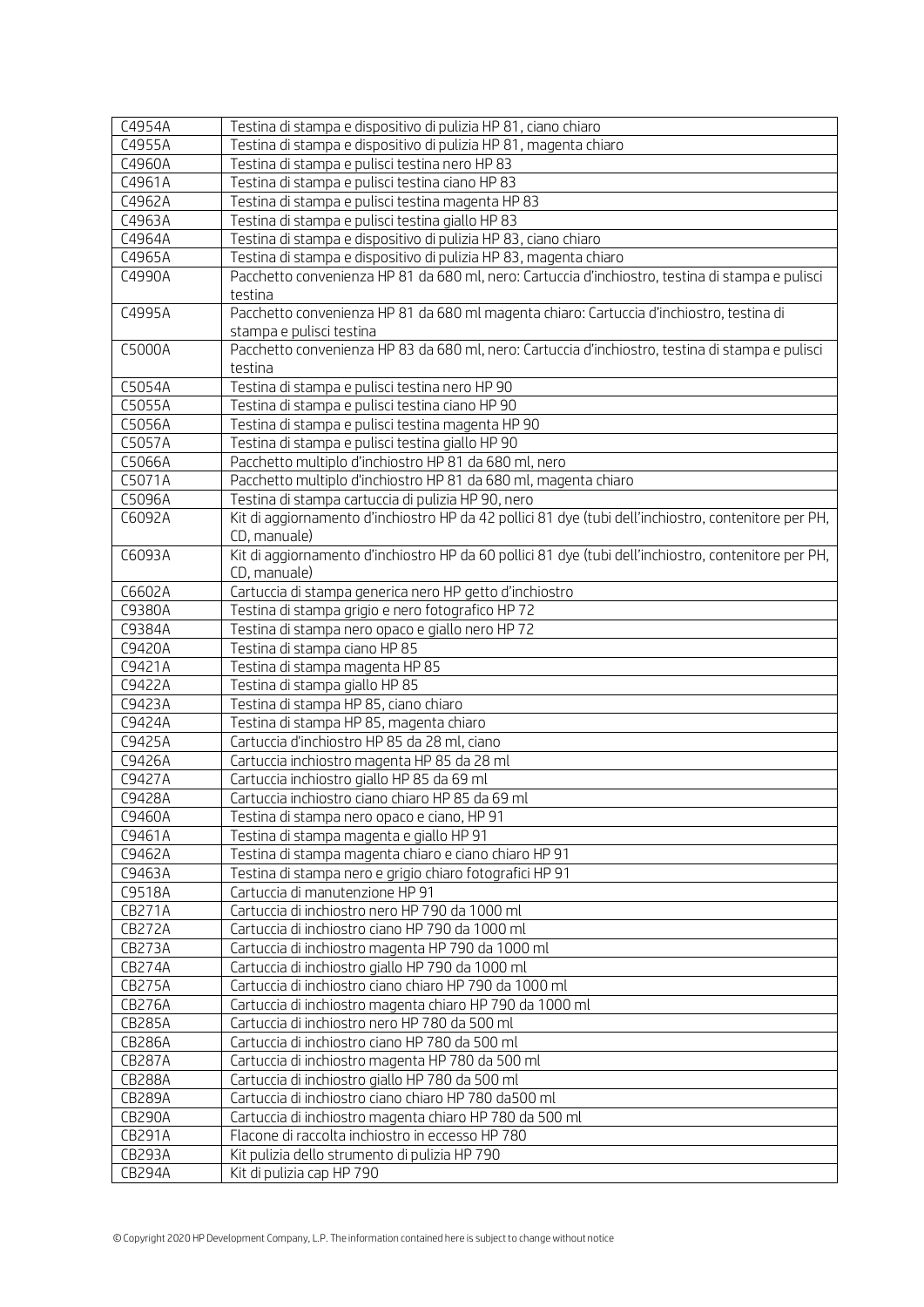| <b>CB296A</b>    | Kit di pulizia sistema d'inchiostro HP 790                                                                                   |
|------------------|------------------------------------------------------------------------------------------------------------------------------|
| <b>CB297A</b>    | Kit di stoccaggio sistema d'inchiostro HP 790                                                                                |
| <b>CB299A</b>    | Flacone di raccolta inchiostro in eccesso HP 790                                                                             |
| CB301A           | Kit pulizia dello strumento di pulizia HP 780                                                                                |
| CB302A           | Kit di pulizia Cap HP 780                                                                                                    |
| CB303A           | Kit di pulizia sistema d'inchiostro HP 780                                                                                   |
| CB308A           | Kit di stoccaggio sistema d'inchiostro HP 780                                                                                |
| <b>CC585A</b>    | Cartuccia d'inchiostro Scitex nero HP LX600 da 3L                                                                            |
| <b>CC586A</b>    | Cartuccia d'inchiostro Scitex ciano HP LX600 da 3L                                                                           |
| <b>CC587A</b>    | Cartuccia d'inchiostro magenta HP LX600 da 3L                                                                                |
| <b>CC588A</b>    | Cartuccia d'inchiostro giallo HP LX600 da 3L                                                                                 |
| CC589A           | Cartuccia d'inchiostro ciano chiaro HP LX600 da 3L                                                                           |
| <b>CC590A</b>    | Cartuccia d'inchiostro magenta chiaro HP LX600 da 3L                                                                         |
| CC591A           | Kit manutenzione serie Scitex HP LX                                                                                          |
| CH621A           | Cartuccia di pulizia HP 789 DesignJet PH                                                                                     |
| <b>CH622A</b>    | Contenitore di pulizia HP 789/792 DesignJet                                                                                  |
| CH644A           | Cartuccia di manutenzione HP DesignJet 771                                                                                   |
| CH645A           | Testina di stampa HP DesignJet 761, giallo                                                                                   |
| CH649A           | Cartuccia di manutenzione HP DesignJet 761                                                                                   |
| <b>CM998A</b>    | Cartuccia di manutenzione HP nero DesignJet 762                                                                              |
| <b>CN670A</b>    | 1 cartuccia d'inchiostro ciano HP Latex LX610 da 3L                                                                          |
| <b>CN671A</b>    | 1 cartuccia d'inchiostro magenta HP Latex LX610 da 3L                                                                        |
| <b>CN672A</b>    | 1 cartuccia d'inchiostro giallo HP Latex LX610 da 3L                                                                         |
| <b>CN673A</b>    | 1 cartuccia d'inchiostro nero HP Latex LX610 da 3L                                                                           |
| <b>CN674A</b>    | 1 cartuccia d'inchiostro ciano chiaro HP Latex LX610 da 3L                                                                   |
| <b>CN675A</b>    | 1 cartuccia d'inchiostro magenta chiaro HP Latex LX610 da 3L                                                                 |
| <b>CR260A</b>    | Cartuccia inchiostro ciano speciale Latex HP 3M LX600 da 3 litri                                                             |
| <b>CR261A</b>    | Cartuccia inchiostro magenta speciale Latex HP 3M LX600 da 3 litri                                                           |
| <b>CR262A</b>    | Cartuccia inchiostro giallo speciale Latex HP 3M LX600 da 3 litri                                                            |
| <b>CR263A</b>    | Cartuccia inchiostro nero speciale Latex HP 3M LX600 da 3 litri                                                              |
| <b>CR264A</b>    | Cartuccia inchiostro ciano chiaro speciale Latex HP 3M LX600 da 3 litri                                                      |
| <b>CR265A</b>    | Cartuccia inchiostro magenta chiaro speciale Latex HP 3M LX600 da 3 litri                                                    |
| <b>CR278A</b>    | Kit di pulizia testine di stampa DesignJet HP 792                                                                            |
| <b>CR279A</b>    | Kit per la manutenzione inchiostro HP 792 DesignJet                                                                          |
| F9J47A           | Contenitore di pulizia HP 841 PageWide XL                                                                                    |
| F9J48A           | Cartuccia di manutenzione HP 841 Page Wide XL                                                                                |
| GOY72A           | Cartuccia d'inchiostro ciano HP Latex 891 da 10L                                                                             |
| GOY73A           | Cartuccia d'inchiostro magenta HP Latex 891 da 10L                                                                           |
| GOY74A           | Cartuccia d'inchiostro giallo HP Latex 891 da 10L                                                                            |
| GOY75A           | Cartuccia d'inchiostro nero HP Latex 891 da 10L                                                                              |
| GOY76A<br>GOY77A | Cartuccia di inchiostro HP Latex ciano chiaro 891 da 10L                                                                     |
| GOY78A           | Cartuccia originale di inchiostro HP Latex magenta chiaro 891 da 10L<br>Cartuccia d'inchiostro Latex Optimizer HP 891 da 10L |
| GOY79A           | Cartuccia d'inchiostro ciano HP Latex 871 da 3L                                                                              |
| GOY79C           | Cartuccia d'inchiostro ciano HP Latex 871C da 3L                                                                             |
| GOY80A           | Cartuccia d'inchiostro magenta HP Latex 871 da 3L                                                                            |
| GOY80C           | Cartuccia d'inchiostro magenta HP Latex 871C da 3L                                                                           |
| G0Y81A           | Cartuccia d'inchiostro giallo HP Latex 871 da 3L                                                                             |
| G0Y81C           | Cartuccia d'inchiostro giallo HP Latex 871C da 3L                                                                            |
| GOY82A           | Cartuccia d'inchiostro nero HP Latex 871 da 3L                                                                               |
| GOY82C           | Cartuccia d'inchiostro nero HP Latex 871C da 3L                                                                              |
| GOY83A           | Cartuccia di inchiostro HP Latex ciano chiaro 871 da 3L                                                                      |
| GOY83C           | Cartuccia di inchiostro Latex ciano chiaro HP 871C da 3L                                                                     |
| GOY84A           | Cartuccia originale di inchiostro HP Latex magenta chiaro 871 da 3L                                                          |
| GOY84C           | Cartuccia di inchiostro Latex magenta chiaro HP 871C da 3L                                                                   |
| G0Y85A           | Cartuccia d'inchiostro HP Latex Optimizer 871 da 3L                                                                          |
| GOY85C           | Cartuccia d'inchiostro HP Latex Optimizer 871C da 3L                                                                         |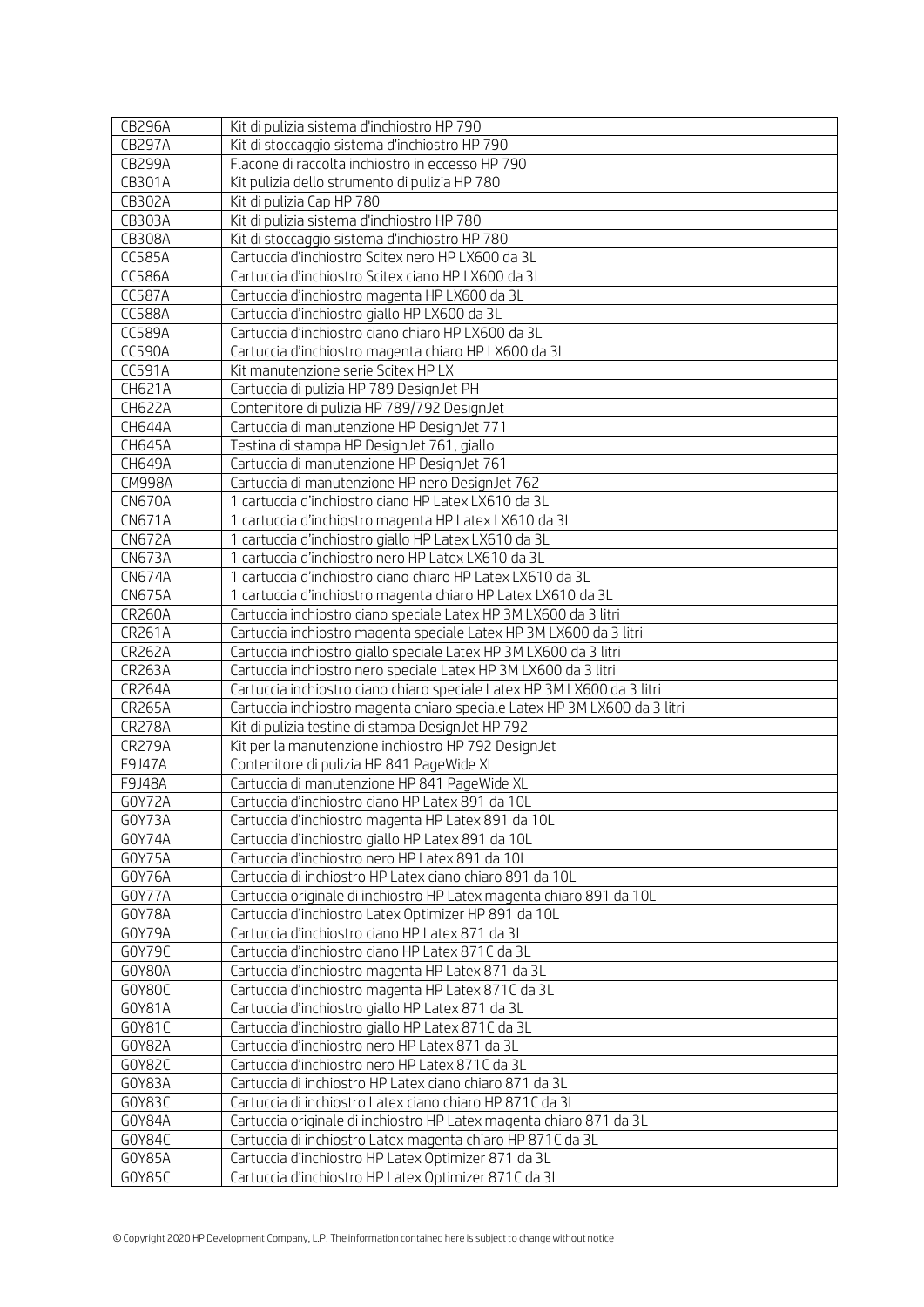| G0Y93A | Cartuccia d'inchiostro Scitex ciano HP FB794 da 3L        |
|--------|-----------------------------------------------------------|
| GOY94A | Cartuccia d'inchiostro magenta HP FB794 da 3L             |
| G0Y95A | Cartuccia d'inchiostro giallo HP FB794 da 3L              |
| G0Y96A | Cartuccia d'inchiostro Scitex nero HP FB794 da 3L         |
| GOY97A | Cartuccia d'inchiostro ciano chiaro HP FB794 da 3L        |
| G0Y98A | Cartuccia d'inchiostro magenta chiaro HP FB794 da 3L      |
| GOY99A | Kit di pulizia della testina di stampa HP 871 Latex       |
| GOZOOA | Kit di pulizia per testine di stampa HP Latex;            |
| GOZO1A | Cartuccia d'inchiostro ciano HP Latex 872 da 3L           |
| GOZO2A | Cartuccia d'inchiostro magenta HP Latex 872 da 3L         |
| GOZO3A | Cartuccia d'inchiostro giallo HP 872 da 3L                |
| GOZ04A | Cartuccia d'inchiostro nero HP 872 da 3L                  |
| GOZO5A | Cartuccia di inchiostro HP Latex ciano chiaro 872 da 3L   |
| GOZO6A | Cartuccia di inchiostro HP Latex magenta chiaro 872 da 3L |
| GOZO7A | Cartuccia di inchiostro HP Latex Optimizer 872 da 3L      |
| GOZO8A | Cartuccia d'inchiostro Latex HP Overcoat 872 da 3L        |
| GOZO9A | Cartuccia d'inchiostro bianco HP Latex 886 da 3L          |
| G0Z10A | Cartuccia d'inchiostro ciano HP Latex 882 da 5L           |
| G0Z11A | Cartuccia d'inchiostro magenta HP Latex 882 da 5L         |
| G0Z12A | Cartuccia d'inchiostro giallo HP Latex 882 da 5L          |
| GOZ13A | Cartuccia d'inchiostro nero HP Latex 882 da 5L            |
| G0Z14A | Cartuccia di inchiostro HP Latex ciano chiaro 882 da 5L   |
| G0Z15A | Cartuccia di inchiostro HP Latex magenta chiaro 882 da 5L |
| GOZ16A | Cartuccia di inchiostro Latex Optimizer HP 882 da 5L      |
| GOZ17A | Cartuccia di inchiostro Latex Overcoat HP 882 da 5L       |
| GOZ25A | Kit di base d'inchiostro HP Latex R1000                   |
| GOZ26A | Kit di base d'inchiostro HP Latex R2000                   |

### <span id="page-13-0"></span>Forniture HP LaserJet

| Part number | <b>Descrizione</b>                         |
|-------------|--------------------------------------------|
| C3102A      | Flacone di Toner ciano HP Color LaserJet   |
| C3103A      | Flacone di Toner giallo HP Color LaserJet  |
| C3104A      | Flacone di Toner magenta HP Color LaserJet |
| C3105A      | Flacone di Toner nero HP Color LaserJet    |
| Q3681C      | Flacone di toner HP Laser Jet, nero        |
| Q3682C      | Flacone di toner HP LaserJet, nero         |
| Q3683C      | Flacone di toner HP LaserJet, nero         |
| Q5701C      | Flacone di toner HP LaserJet, nero         |
| Q5702C      | Flacone di toner HP LaserJet, nero         |
| Q5703C      | Flacone di toner HP LaserJet, nero         |
| Q5920C      | Flacone di toner, nero                     |
| Q5921C      | Flacone di toner, ciano                    |
| Q5922C      | Flacone di toner, giallo                   |
| Q5923C      | Flacone di toner, magenta                  |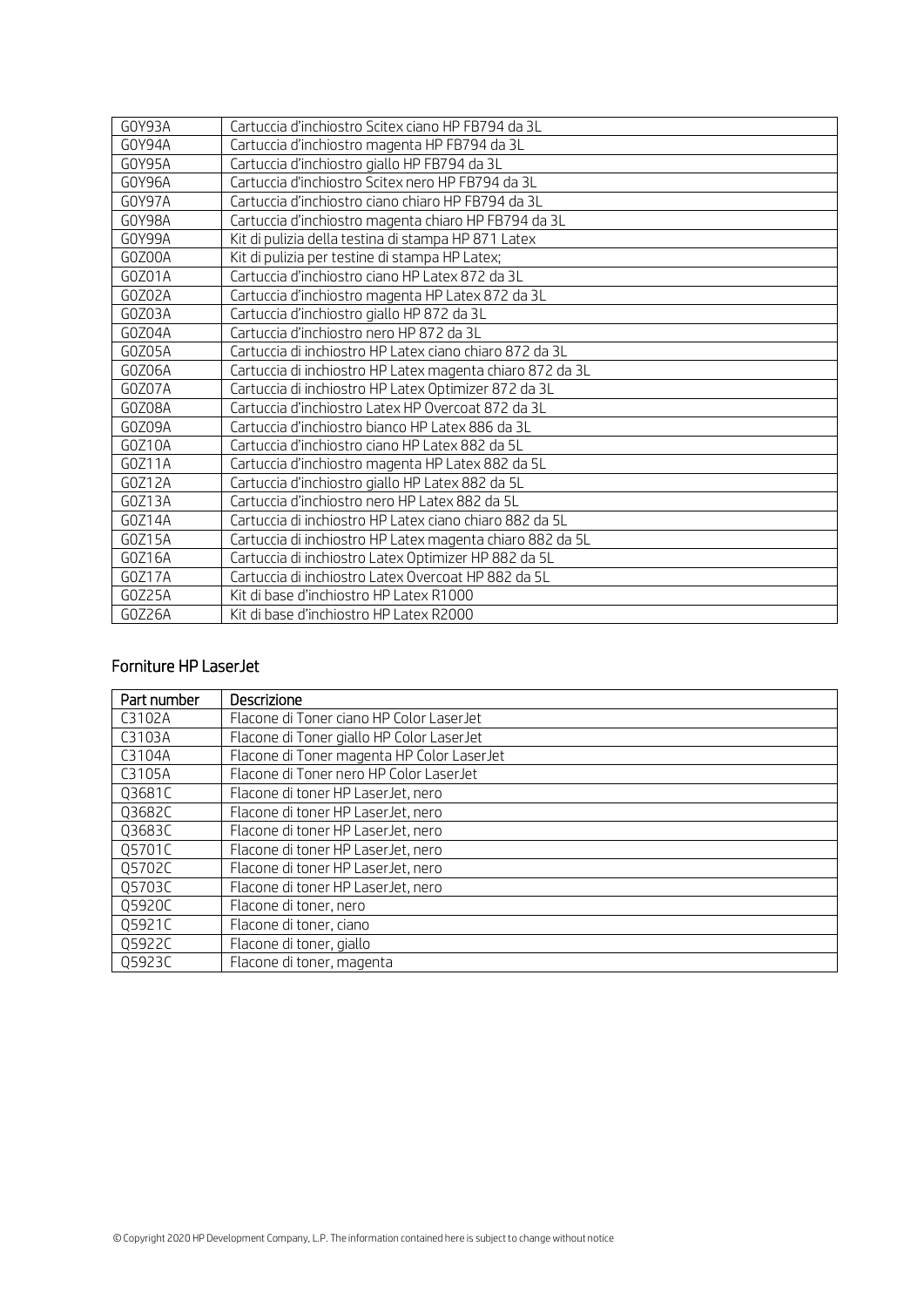# <span id="page-14-0"></span>Consumibles no retornables

En el programa HP Planet Partners se aceptan todos los cartuchos de tinta y tóner originales de HP y los cartuchos de tóner Samsung, excepto los productos (referencias) que se indican a continuación. Sírvanse desechar estos productos con arreglo a las normas aplicables en su localidad.

Además, no son aceptados los siguientes artículos:

- Cartuchos no HP
- Cartuchos rellenados o remanufacturados
- Artículos de garantía

No se devolverá ningún material no autorizado enviado inadvertidamente a HP.

#### [Consumibles HP Ink & Graphics](#page-14-1)  [Consumibles HP LaserJet](#page-17-0)

#### <span id="page-14-1"></span>Consumibles HP Ink & Graphics

| Part number   | Descripción                                                                                  |
|---------------|----------------------------------------------------------------------------------------------|
| <b>2LL57A</b> | Cartucho de tinta HP 636 3L Negro                                                            |
| <b>2LL58A</b> | Cartucho de tinta HP 636 3L Cian                                                             |
| <b>2LL59A</b> | Cartucho de tinta HP 636 3L Magenta                                                          |
| <b>2LL60A</b> | Cartucho de tinta HP 636 3L Amarillo                                                         |
| 51604A        | Cartucho para impresora de inyección de tinta Negro                                          |
| 51605B        | Cartuchos para impresora de inyección de tinta en color (Azul)                               |
| 51605R        | Cartucho para impresora de inyección de tinta en color (Rojo)                                |
| 51644C        | Cartucho de tinta HP 44 42-ml Cian (incluido cabezal de impresión)                           |
| 51650C        | Cartucho para impresora de inyección de tinta HP 50 Cian (42ml)                              |
| 51650M        | Cartucho para impresora de inyección de tinta HP 50 Magenta (42ml)                           |
| 51650Y        | Cartucho para impresora de inyección de tinta HP 50 Amarillo (42ml)                          |
| 92261A        | Cartucho HP Negro                                                                            |
| C1806A        | Sistema de tinta HP cp 410-ml Negro (tinta, tubos y cabezal de impresión)                    |
| C1Q19A        | Cabezal de impresión HP 841 PageWide XL                                                      |
| C2377A        | Kit de actualización de tinta 42-pulg HP 83 UV (tubos de tinta, estuche para cabezal de      |
|               | impresión, CD, manual)                                                                       |
| C2379A        | Kit de actualización de tinta 60-pulg HP 83 UV (tubos de tinta, estuche para cabezal de      |
|               | impresión, CD, manual)                                                                       |
| C2383A        | Estuche para quardar cabezal de impresión HP                                                 |
| C4801A        | Cabezal de impresión HP 10 Cian                                                              |
| C4810A        | Cabezal de impresión HP 11 Negro                                                             |
| C4811A        | Cabezal de impresión HP 11 Cian                                                              |
| C4812A        | Cabezal de impresión HP 11 Magenta                                                           |
| C4813A        | Cabezal de impresión HP 11 Amarillo                                                          |
| C4820A        | Cabezal de impresión/limpieza HP 80 Negro                                                    |
| C4821A        | Cabezal de impresión/Limpiador HP 80 Cian                                                    |
| C4822A        | Cabezal de impresión/Limpiador HP 80 Magenta                                                 |
| C4823A        | Cabezal de impresión/Limpiador HP 80 Amarillo                                                |
| C4841A        | Cartucho de tinta HP 10 Cian                                                                 |
| C4890A        | Paquete de ahorro HP 80 de 350 ml Negro: Cartucho de tinta, Cabezal de impresión y Limpiador |
|               | de cabezales                                                                                 |
| C4930A        | Cartucho de tinta HP 81 de 680 ml Negro                                                      |
| C4950A        | Cabezal de impresión/limpieza HP 81 Negro                                                    |
| C4951A        | Cabezal de impresión/Limpiador HP 81 Cian                                                    |
| C4952A        | Cabezal de impresión/Limpiador HP 81 Magenta                                                 |
| C4953A        | Cabezal de impresión/Limpiador HP 81 Amarillo                                                |
| C4954A        | Cabezal de impresión y Limpiador de cabezales HP 81 Cian Claro                               |

Ï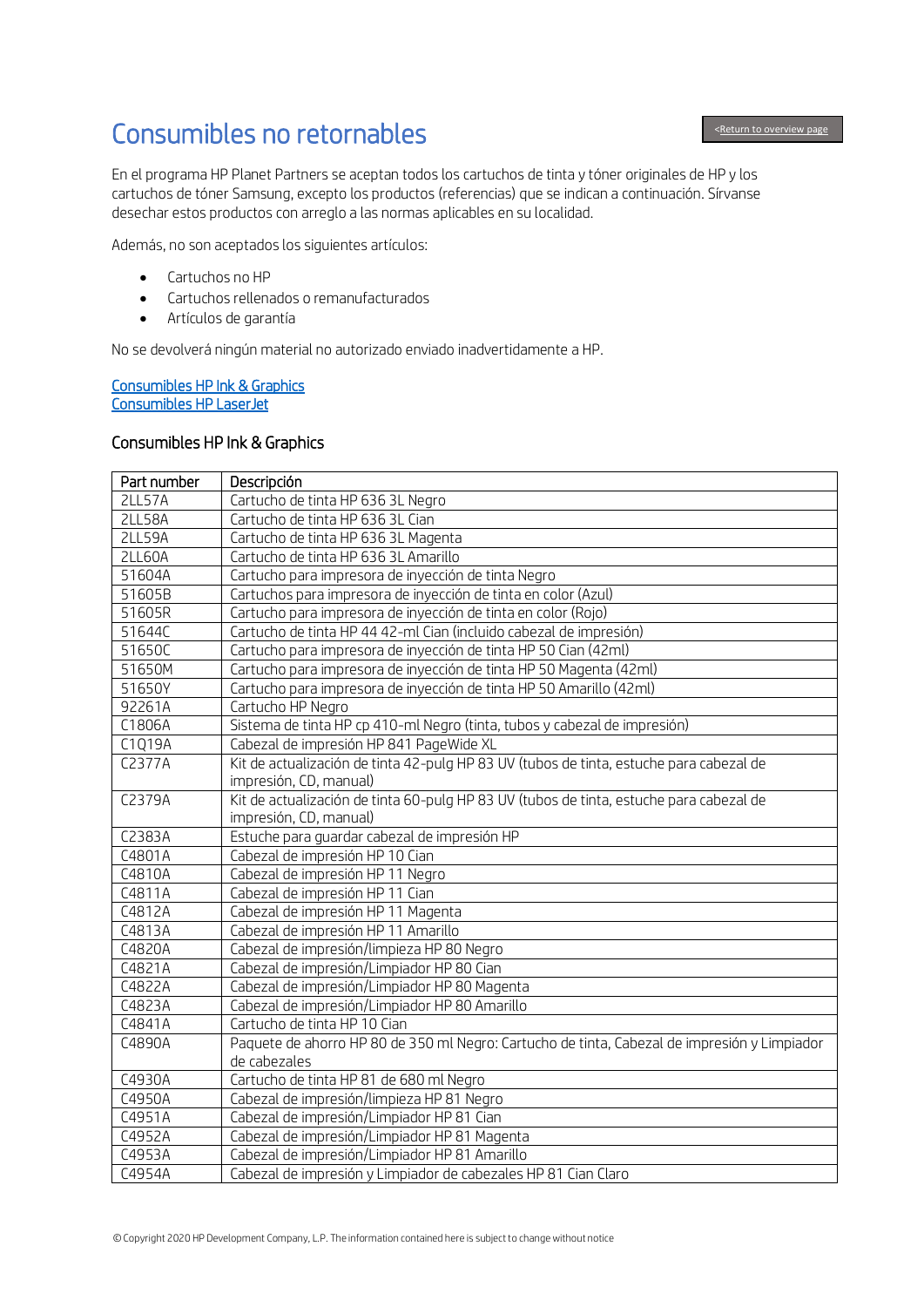| C4955A        | Cabezal de impresión y Limpiador de cabezales HP 81 Magenta Claro                                                        |
|---------------|--------------------------------------------------------------------------------------------------------------------------|
| C4960A        | Cabezal de impresión/limpieza HP 83 Negro                                                                                |
| C4961A        | Cabezal de impresión/Limpiador HP 83 Cian                                                                                |
| C4962A        | Cabezal de impresión/Limpiador HP 83 Magenta                                                                             |
| C4963A        | Cabezal de impresión/Limpiador HP 83 Amarillo                                                                            |
| C4964A        | Cabezal de impresión y Limpiador de cabezales HP 83 Cian Claro                                                           |
| C4965A        | Cabezal de impresión y Limpiador de cabezales HP 83 Magenta Claro                                                        |
| C4990A        | Paquete de ahorro HP 81 de 350 ml Negro: Cartucho de tinta, Cabezal de impresión y Limpiador                             |
|               | de cabezales                                                                                                             |
| C4995A        | Paquete de ahorro HP 81 de 680 ml Magenta Claro: Cartucho de tinta, Cabezal de impresión y                               |
|               | Limpiador de cabezales                                                                                                   |
| C5000A        | Paquete de ahorro HP 83 de 350 ml Negro: Cartucho de tinta, Cabezal de impresión y Limpiador                             |
|               | de cabezales                                                                                                             |
| C5054A        | Cabezal de impresión/limpieza HP 90 Negro                                                                                |
| C5055A        | Cabezal de impresión/Limpiador HP 90 Cian                                                                                |
| C5056A        | Cabezal de impresión/Limpiador HP 90 Magenta                                                                             |
| C5057A        | Cabezal de impresión/Limpiador HP 90 Amarillo                                                                            |
| C5066A        | Multipack HP 81 de 3 de 680 ml Negro                                                                                     |
| C5071A        | Multipack HP 81 de 3 de 680 ml Magenta Claro                                                                             |
| C5096A        | Limpiador de cabezal HP 90 Negro                                                                                         |
| C6092A        | Kit de actualización de tinta colorante 42-pulg HP 81 (tubos de tinta, estuche para cabezal de<br>impresión, CD, manual) |
| C6093A        | Kit de actualización de tinta colorante 60-pulg HP 81 (tubos de tinta, estuche para cabezal de                           |
|               | impresión, CD, manual)                                                                                                   |
| C6602A        | Cartucho para impresión de inyección de tinta genérica HP Negro                                                          |
| C9380A        | Cabezal de impresión HP 72 Negro Fotográfico y Gris                                                                      |
| C9384A        | Cabezal de impresión HP 72 Negro Mate y Amarillo                                                                         |
| C9420A        | Cabezal de impresión HP 85 Cian                                                                                          |
| C9421A        | Cabezal impresión HP 85 Magenta                                                                                          |
| C9422A        | Cabezal impresión HP 85 Amarillo                                                                                         |
| C9423A        | Cabezal de impresión HP 85 Cian Claro                                                                                    |
| C9424A        | Cabezal de impresión HP 85 Magenta Claro                                                                                 |
| C9425A        | Cartucho de tinta HP 85 de 28 ml Cian                                                                                    |
| C9426A        | Cartucho de tinta HP 85 de 28 ml Magenta                                                                                 |
| C9427A        | Cartucho de tinta HP 85 de 69 ml Amarillo                                                                                |
| C9428A        | Cartucho de tinta HP 85 de 69 ml Cian Claro                                                                              |
| C9460A        | Cabezal de impresión HP 91 Negro Mate y Cian                                                                             |
| C9461A        | Cabezal de impresión HP 91 Magenta y Amarillo                                                                            |
| C9462A        | Cabezal de impresión HP 91 Magenta Claro y Cian Claro                                                                    |
| C9463A        | Cabezal de impresión HP 91 Negro Fotográfico y Gris Claro                                                                |
| C9518A        | Cartucho de mantenimiento HP 91                                                                                          |
| <b>CB271A</b> | Cartucho de tinta HP 790 de 1000 ml Negro                                                                                |
| <b>CB272A</b> | Cartucho de tinta HP 790 de 1000 ml Cian                                                                                 |
| <b>CB273A</b> | Cartucho de tinta HP 790 de 1000 ml Magenta                                                                              |
| <b>CB274A</b> | Cartucho de tinta HP 790 de 1000 ml Amarillo                                                                             |
| <b>CB275A</b> | Cartucho de tinta HP 790 de 1000 ml Cian Claro                                                                           |
| <b>CB276A</b> | Cartucho de tinta HP 790 de 1000 ml Magenta Claro                                                                        |
| <b>CB285A</b> | Cartucho de tinta HP 780 de 500 ml Negro                                                                                 |
| <b>CB286A</b> | Cartucho de tinta HP 780 de 500 ml Cian                                                                                  |
| <b>CB287A</b> | Cartucho de tinta HP 780 de 500 ml Magenta                                                                               |
| <b>CB288A</b> | Cartucho de tinta HP 780 de 500 ml Amarillo                                                                              |
| <b>CB289A</b> | Cartucho de tinta HP 780 de 500 ml Cian Claro                                                                            |
| <b>CB290A</b> | Cartucho de tinta HP 780 de 500 ml Magenta Claro                                                                         |
| CB291A        | Botella para tinta residual HP 780                                                                                       |
| CB293A        | Kit de limpieza de rasqueta HP 790                                                                                       |
| CB294A        | Kit de limpieza de capuchón HP 790                                                                                       |
| <b>CB296A</b> | Kit de limpieza del sistema de tinta HP 790                                                                              |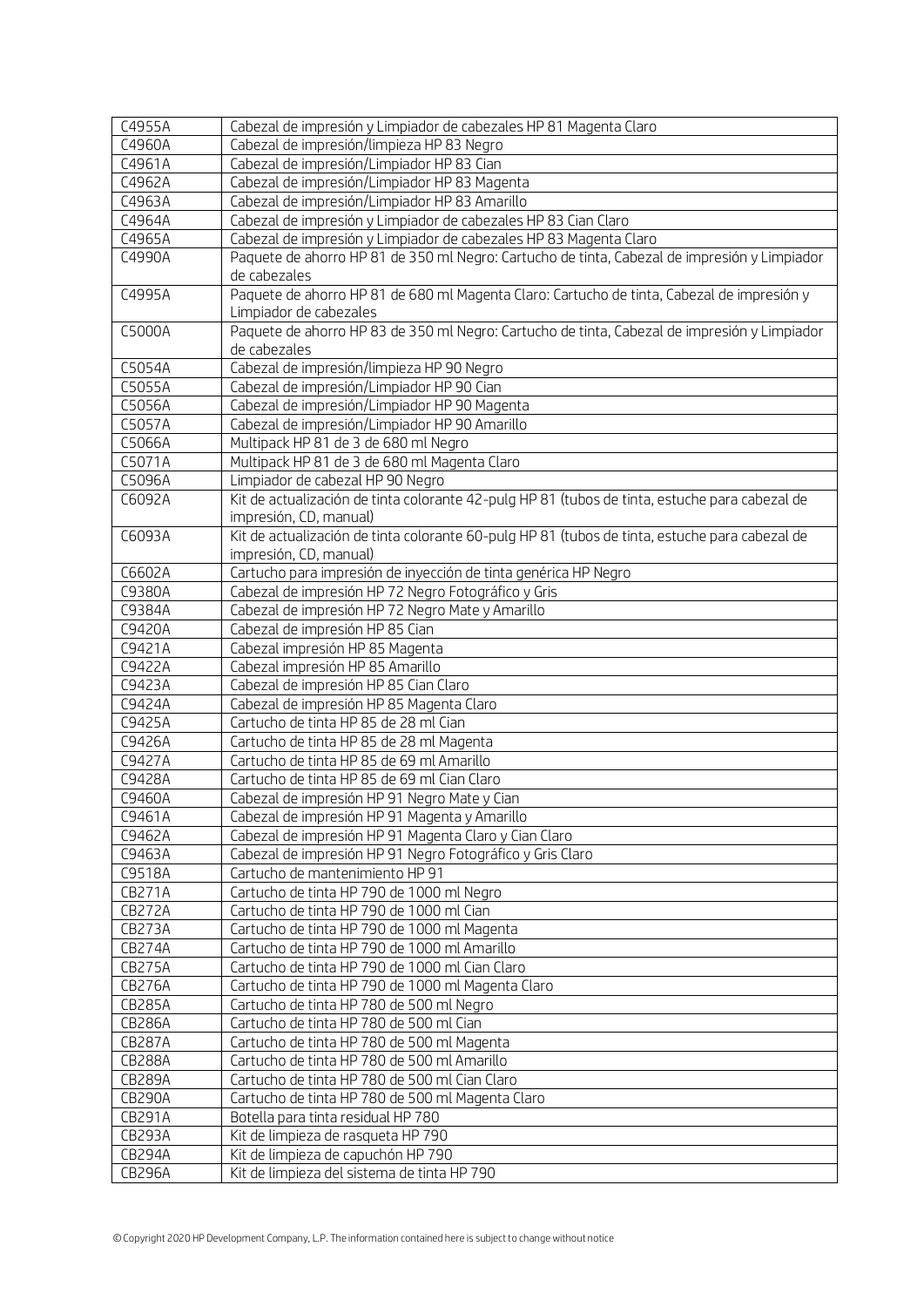| <b>CB297A</b>    | Kit de almacenamiento del sistema de tinta HP 790                                   |
|------------------|-------------------------------------------------------------------------------------|
| <b>CB299A</b>    | Botella para tinta residual HP 790                                                  |
| CB301A           | Kit de limpieza de rasqueta HP 780                                                  |
| CB302A           | Kit de limpieza de capuchón HP 780                                                  |
| CB303A           | Kit de limpieza del sistema de tinta HP 780                                         |
| CB308A           | Kit de almacenamiento del sistema de tinta HP 780                                   |
| <b>CC585A</b>    | Cartucho de tinta HP LX600 Scitex 3L Negro                                          |
| <b>CC586A</b>    | Cartucho de tinta HP LX600 Scitex 3L Cian                                           |
| <b>CC587A</b>    | Cartucho de tinta HP LX600 Scitex 3L Magenta                                        |
| <b>CC588A</b>    | Cartucho de tinta HP LX600 Scitex 3L Amarillo                                       |
| <b>CC589A</b>    | Cartucho de tinta HP LX600 Scitex 3L Cian Claro                                     |
| <b>CC590A</b>    | Cartucho de tinta HP LX600 Scitex 3L Magenta Claro                                  |
| CC591A           | Kit de mantenimiento Scitex HP Serie LX                                             |
| CH621A           | Cartucho de limpieza de cabezal de impresión HP 789 Designjet                       |
| <b>CH622A</b>    | Recipiente de limpieza de cabezal de impresión HP 789/792 DesignJet                 |
| <b>CH644A</b>    | Kit de mantenimiento HP 771 Designjet                                               |
| CH645A           | Cabezal de impresión HP 761 Designjet Amarillo                                      |
| CH649A           | Kit de mantenimiento HP 761 Designiet                                               |
| <b>CM998A</b>    | Cartucho de mantenimiento HP 762 DesignJet Negro                                    |
| <b>CN670A</b>    | Cartucho de tinta HP LX610 Latex 1x3L Cian                                          |
| <b>CN671A</b>    | Cartucho de tinta HP LX610 Latex 1x3L Magenta                                       |
| <b>CN672A</b>    | Cartucho de tinta HP LX610 Latex 1x3L Amarillo                                      |
| <b>CN673A</b>    | Cartucho de tinta HP LX610 Latex 1x3L Negro                                         |
| <b>CN674A</b>    | Cartucho de tinta HP LX610 Latex 1x3L Cian Claro                                    |
| <b>CN675A</b>    | Cartucho de tinta HP LX610 Latex 1x3L Magenta Claro                                 |
| <b>CR260A</b>    | Cartucho de tinta especialidad HP 3M LX600 Latex 3 litros Cian                      |
| CR261A           | Cartucho de tinta especialidad HP 3M LX600 Latex 3 litros Magenta                   |
| <b>CR262A</b>    | Cartucho de tinta especialidad HP 3M LX600 Latex 3 litros Amarillo                  |
| CR263A           | Cartucho de tinta especialidad HP 3M LX600 Latex 3 litros Negro                     |
| <b>CR264A</b>    | Cartucho de tinta especialidad HP 3M LX600 Latex 3 litros Cian Claro                |
| <b>CR265A</b>    | Cartucho de tinta especialidad HP 3M LX600 Latex 3 litros Magenta Claro             |
| <b>CR278A</b>    | Kit de limpieza cabezal de impresión HP 792 Designjet                               |
| <b>CR279A</b>    | Kit de mantenimiento de tinta HP 792 Designjet                                      |
| F9J47A           | Recipiente de limpieza HP 841 PageWide XL                                           |
| F9J48A           | Cartucho de mantenimiento HP 841 PageWide XL                                        |
| GOY72A           | Cartucho de tinta HP 891 Latex 10L Cian                                             |
| GOY73A           | Cartucho de tinta HP 891 Latex 10L Magenta                                          |
| GOY74A           | Cartucho de tinta HP 891 Latex 10L Amarillo                                         |
| GOY75A           | Cartucho de tinta HP 891 Latex 10L Negro                                            |
| GOY76A           | Cartucho de tinta HP 891 Latex 10L Cian Claro                                       |
| GOY77A           | Cartucho de tinta HP 891 Latex 10L Magenta Claro                                    |
| GOY78A           | Cartucho de tinta HP 891 Optimizer Latex 10L                                        |
| GOY79A<br>GOY79C | Cartucho de tinta HP 871 Latex 3L Cian<br>Cartucho de tinta HP 871C Latex 3L Cian   |
| GOY80A           | Cartucho de tinta HP 871 Latex 3L Magenta                                           |
| GOY8OC           | Cartucho de tinta HP 871C Latex 3L Magenta                                          |
| G0Y81A           | Cartucho de tinta HP 871 Latex 3L Amarillo                                          |
| G0Y81C           | Cartucho de tinta HP 871C Latex 3L Amarillo                                         |
|                  |                                                                                     |
| GOY82A<br>GOY82C | Cartucho de tinta HP 871 Latex 3L Negro<br>Cartucho de tinta HP 871C Latex 3L Negro |
| GOY83A           | Cartucho de tinta HP 871 Latex 3L Cian Claro                                        |
| GOY83C           | Cartucho de tinta HP 871C Latex 3L Cian Claro                                       |
| GOY84A           | Cartucho de tinta HP 871 Latex 3L Magenta Claro                                     |
| GOY84C           | Cartucho de tinta HP 871C Latex 3L Magenta Claro                                    |
| G0Y85A           | Cartucho HP 871 Optimizer Latex 3L                                                  |
| GOY85C           | Cartucho HP 871C Optimizer Latex 3L                                                 |
| GOY93A           | Cartucho de tinta HP FB794 Scitex 3L Cian                                           |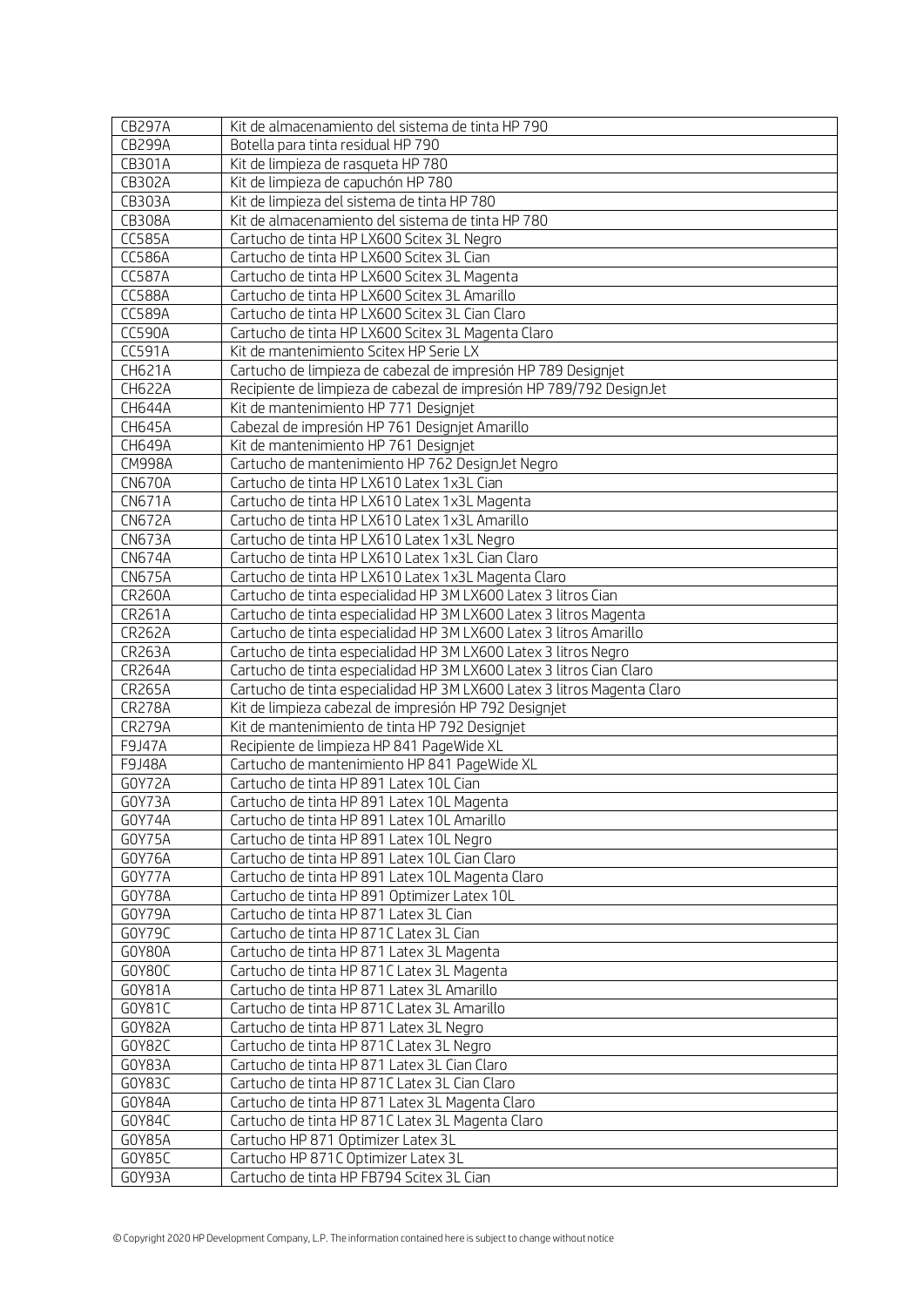| G0Y94A | Cartucho de tinta HP FB794 Scitex 3L Magenta         |
|--------|------------------------------------------------------|
| GOY95A | Cartucho de tinta HP FB794 Scitex 3L Amarillo        |
| GOY96A | Cartucho de tinta HP FB794 Scitex 3L Negro           |
| GOY97A | Cartucho de tinta HP FB794 Scitex 3L Cian Claro      |
| G0Y98A | Cartucho de tinta HP FB794 Scitex 3L Magenta Claro   |
| GOY99A | Kit de limpieza de cabezal de impresión HP 871 Latex |
| GOZOOA | Kit de limpieza de cabezal de impresión HP Latex     |
| GOZO1A | Cartucho de tinta HP 872 Latex 3L Cian               |
| GOZO2A | Cartucho de tinta HP 872 Latex 3L Magenta            |
| GOZO3A | Cartucho de tinta HP 872 Latex 3L Amarillo           |
| GOZO4A | Cartucho de tinta HP 872 Latex 3L Negro              |
| G0Z05A | Cartucho de tinta HP 872 Latex 3L Cian Claro         |
| GOZO6A | Cartucho de tinta HP 872 Latex 3L Magenta Claro      |
| GOZO7A | Cartucho de tinta HP 872 3L Optimizer Latex          |
| GOZ08A | Cartucho de tinta HP 872 3L Overcoat Latex           |
| GOZO9A | Cartucho de tinta HP 886 3L Latex Blanco             |
| GOZ10A | Cartucho de tinta HP 882 Latex 5L Cian               |
| G0Z11A | Cartucho de tinta HP 882 Latex 5L Magenta            |
| G0Z12A | Cartucho de tinta HP 882 Latex 5L Amarillo           |
| GOZ13A | Cartucho de tinta HP 882 Latex 5L Negro              |
| G0Z14A | Cartucho de tinta HP 882 Latex 5L Cian Claro         |
| G0Z15A | Cartucho de tinta HP 882 Latex 5L Magenta Claro      |
| G0Z16A | Cartucho de tinta HP 882 5L Optimizer Latex          |
| GOZ17A | Cartucho de tinta HP 882 5L Overcoat Latex           |
| G0Z25A | Kit básico de tinta HP Latex R1000 Ink               |
| GOZ26A | Kit básico de tinta HP Latex R2000 Ink               |

### <span id="page-17-0"></span>Consumibles HP LaserJet

| Part number | Descripción                                 |
|-------------|---------------------------------------------|
| C3102A      | Botella de tóner Cian HP Color LaserJet     |
| C3103A      | Botella de tóner Amarillo HP Color LaserJet |
| C3104A      | Botella de tóner Magenta HP Color LaserJet  |
| C3105A      | Botella de tóner Negro HP Color LaserJet    |
| Q3681C      | Botella de tóner Negro HP LaserJet          |
| Q3682C      | Botella de tóner Negro HP LaserJet          |
| Q3683C      | Botella de tóner Negro HP LaserJet          |
| Q5701C      | Botella de tóner Negro HP LaserJet          |
| Q5702C      | Botella de tóner Negro HP LaserJet          |
| Q5703C      | Botella de tóner Negro HP LaserJet          |
| Q5920C      | Botella de tóner Negro                      |
| Q5921C      | Botella de tóner Cian                       |
| Q5922C      | Botella de tóner Amarillo                   |
| Q5923C      | Botella de tóner Magenta                    |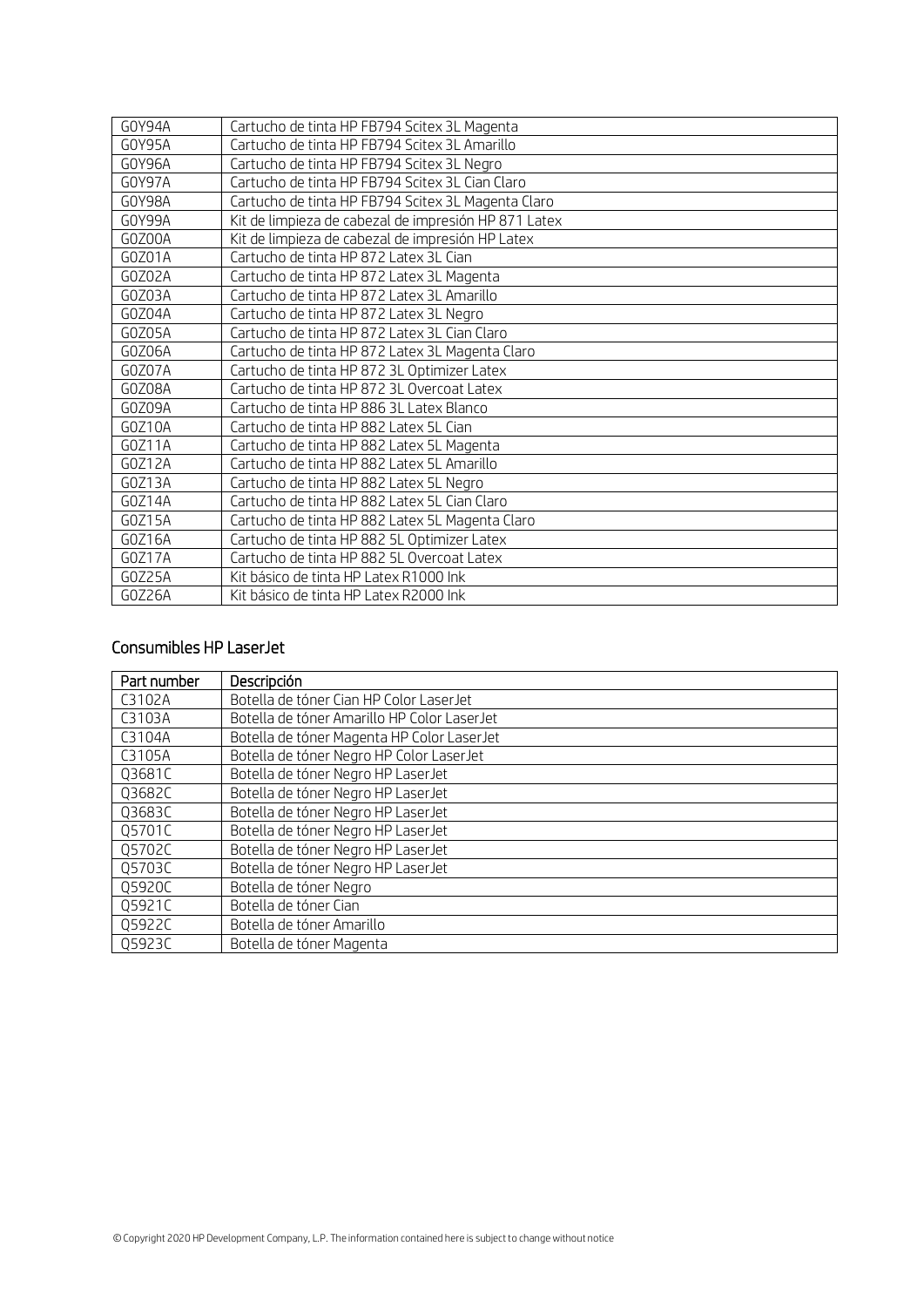## <span id="page-18-0"></span>Hilfs- und Betriebsstoffe, die nicht zurückgeschickt werden dürfen Ï

Alle Original-Tinten- und Tonerkartuschen von HP und alle Samsung Original-Tonerkartuschen werden im HP Planet Partners Programm akzeptiert, mit Ausnahme der nachstehend angeführten Produkte (Teilenummern). Entsorgen Sie diese Produkte bitte im Einklang mit den an Ihrem Standort geltenden Rechtsvorschriften.

Außerdem werden die folgenden Artikel nicht akzeptiert:

- Tonerkartuschen anderer Hersteller als HP
- Nachgefüllte oder nachgebaute Tonerkartuschen
- Garantie-Artikel

Sämtliche unaufgefordert an HP geschickte Materialien können nicht zurückgeschickt werden.

[HP Tinten- und Grafikbetriebsmittel](#page-18-1)  [Betriebsmittel für HP LaserJet](#page-21-0) 

#### <span id="page-18-1"></span>HP Tinten- und Grafikbetriebsmittel

| Part number   | Beschreibung                                                                             |
|---------------|------------------------------------------------------------------------------------------|
| <b>2LL57A</b> | HP 636 3L Tintenpatrone schwarz                                                          |
| <b>2LL58A</b> | HP 636 3L Tintenpatrone cyan                                                             |
| <b>2LL59A</b> | HP 636 3L Tintenpatrone magenta                                                          |
| <b>2LL60A</b> | HP 636 3L Tintenpatrone gelb                                                             |
| 51604A        | Schwarz Inkjet Druckpatrone                                                              |
| 51605B        | Farb Inkjet Druckpatronen (blau)                                                         |
| 51605R        | Farb Inkjet Druckpartonen (rot)                                                          |
| 51644C        | HP 44 42-ml Druckpatrone cyan (inkl. Druckkopf)                                          |
| 51650C        | HP 50 Inkjet-Druckpatrone cyan (42 ml)                                                   |
| 51650M        | HP 50 Inkjet-Druckpatrone magenta (42 ml)                                                |
| 51650Y        | HP 50 Inkjet-Druckpatrone gelb (42 ml)                                                   |
| 92261A        | HP Patrone schwarz                                                                       |
| C1806A        | HP cp 410-ml Tintensystem schwarz (Tinte, Tintenschläuche und Druckkopf)                 |
| C1Q19A        | HP 841 PageWide XL Druckkopf                                                             |
| C2377A        | 42-Zoll HP 83 UV Ink Nachrüstungssatz (Tintenschläuche, Druckkopf-Aufbewahrungsbehälter, |
|               | CD, Bedienungsanleitung)                                                                 |
| C2379A        | 60-Zoll HP 83 UV Ink Nachrüstungssatz (Tintenschläuche, Druckkopf-Aufbewahrungsbehälter, |
|               | CD, Bedienungsanleitung)                                                                 |
| C2383A        | HP Druckkopf-Aufbewahrungsbehälter                                                       |
| C4801A        | HP 10 Druckkopf cyan                                                                     |
| C4810A        | HP 11 Druckkopf schwarz                                                                  |
| C4811A        | HP 11 Druckkopf cyan                                                                     |
| C4812A        | HP 11 Druckkopf magenta                                                                  |
| C4813A        | HP 11 Druckkopf gelb                                                                     |
| C4820A        | HP 80 Druckkopf schwarz und Druckkopfreiniger                                            |
| C4821A        | HP 80 Druckkopf cyan und Druckkopfreiniger                                               |
| C4822A        | HP 80 Druckkopf magenta und Druckkopfreiniger                                            |
| C4823A        | HP 80 Druckkopf gelb und Druckkopfreiniger                                               |
| C4841A        | HP 10 Tintenpatrone cyan                                                                 |
| C4890A        | HP 80 350-ml Value Pack, schwarz: Tintenpatrone, Druckkopf und Druckkopfreiniger         |
| C4930A        | HP 81 680-ml Tintenpatrone, schwarz                                                      |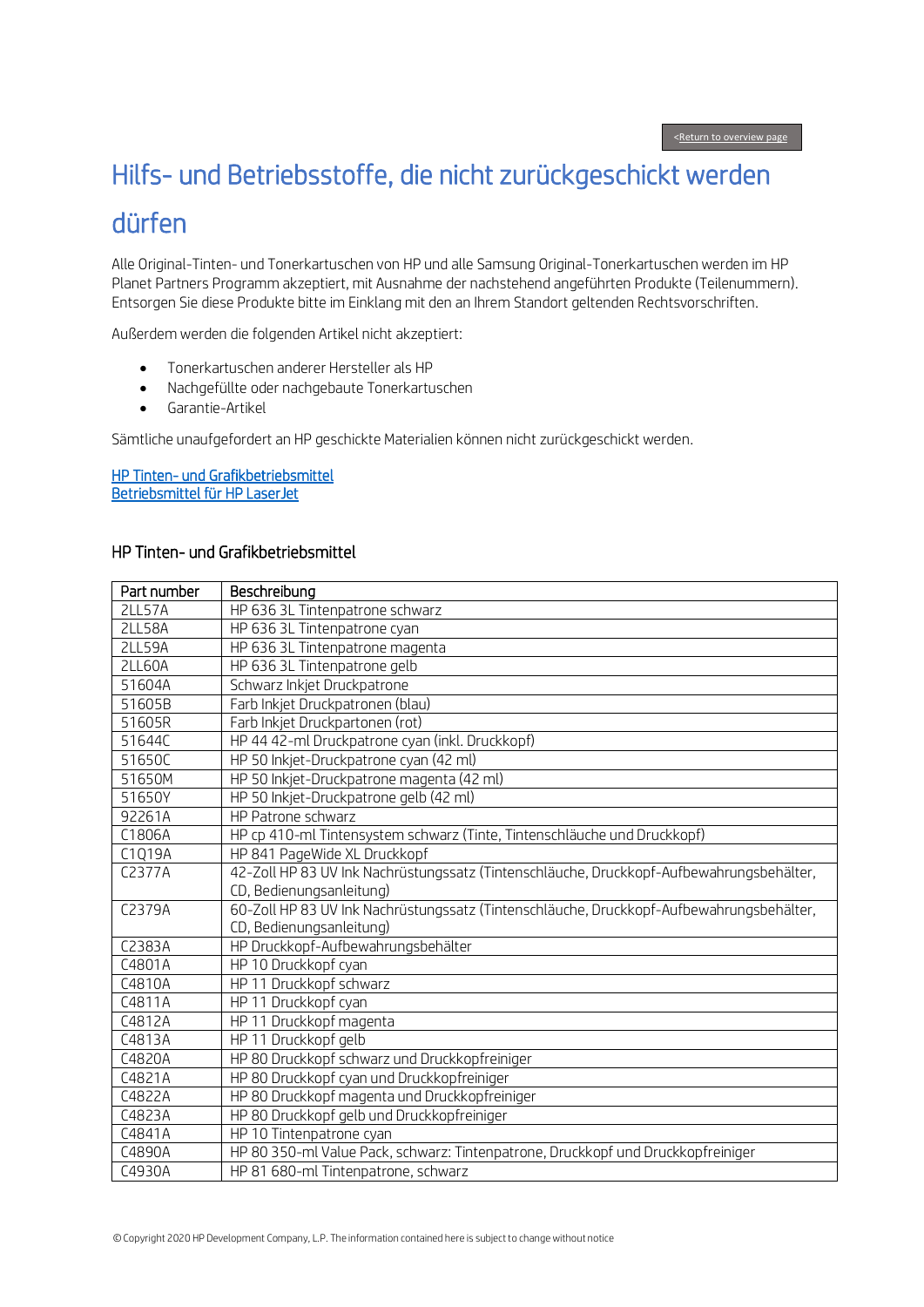| C4950A           | HP 81 Druckkopf schwarz und Druckkopfreiniger                                         |
|------------------|---------------------------------------------------------------------------------------|
| C4951A           | HP 81 Druckkopf cyan und Druckkopfreiniger                                            |
| C4952A           | HP 81 Druckkopf magenta und Druckkopfreiniger                                         |
| C4953A           | HP 81 Druckkopf gelb und Druckkopfreiniger                                            |
| C4954A           | HP 81 Druckkopf und Druckkopfreiniger, cyan hell                                      |
| C4955A           | HP 81 Druckkopf und Druckkopfreiniger, magenta hell                                   |
| C4960A           | HP 83 Druckkopf, schwarz und Druckkopfreiniger                                        |
| C4961A           | HP 83 Druckkopf cyan und Druckkopfreiniger                                            |
| C4962A           | HP 83 Druckkopf magenta und Druckkopfreiniger                                         |
| C4963A           | HP 83 Druckkopf gelb und Druckkopfreiniger                                            |
| C4964A           | HP 83 Druckkopf und Druckkopfreiniger, cyan hell                                      |
| C4965A           | HP 83 Druckkopf und Druckkopfreiniger, magenta hell                                   |
| C4990A           | HP 81 680-ml Value Pack, schwarz: Tintenpatrone, Druckkopf und Druckkopfreiniger      |
| C4995A           | HP 81 680-ml Value Pack, hell magenta: Tintenpatrone, Druckkopf und Druckkopfreiniger |
| C5000A           | HP 83 680-ml Value Pack, schwarz: Tintenpatrone, Druckkopf und Druckkopfreiniger      |
| C5054A           | HP 90 Druckkopf, schwarz und Druckkopfreiniger                                        |
| C5055A           | HP 90 Druckkopf cyan und Druckkopfreiniger                                            |
| C5056A           | HP 90 Druckkopf magenta und Druckkopfreiniger                                         |
| C5057A           | HP 90 Druckkopf gelb und Druckkopfreiniger                                            |
| C5066A           | HP 81 680-ml 3-Tinten-Mehrfachpackung, schwarz                                        |
| C5071A           | HP 81 680-ml 3-Tinten-Mehrfachpackung, hell magenta                                   |
| C5096A           | HP 90 Druckkopfreiniger, schwarz                                                      |
| C6092A           | 42-Zoll HP 81 Nachrüstungssatz Tinte, farbstoffbasiert (Tintenschläuche, Druckkopf-   |
|                  | Aufbewahrungsbehälter, CD, Bedienungsanleitung)                                       |
| C6093A           | 60-Zoll HP 81 Nachrüstungssatz Tinte, farbstoffbasiert (Tintenschläuche, Druckkopf-   |
|                  | Aufbewahrungsbehälter, CD, Bedienungsanleitung)                                       |
| C6602A           | HP Universelle Inkjet-Tintenpatrone, schwarz                                          |
| C9380A           | HP 72 Druckkopf, fotoschwarz und grau                                                 |
| C9384A           | HP 72 Druckkopf, mattschwarz und gelbschwarz                                          |
| C9420A           | HP 85 Druckkopf, cyan                                                                 |
| C9421A           | HP 85 Druckkopf, magenta                                                              |
| C9422A<br>C9423A | HP 85 Druckkopf, gelb<br>HP 85 Druckkopf, cyan hell                                   |
| C9424A           | HP 85 Druckkopf, magenta hell                                                         |
| C9425A           | HP 85 28-ml, Tintenpatrone, cyan                                                      |
| C9426A           | HP 85 28-ml Tintenpatrone, magenta                                                    |
| C9427A           | HP 85 69-ml Tintenpatrone, gelb                                                       |
| C9428A           | HP 85 69-ml Tintenpatrone, hell cyan                                                  |
| C9460A           | HP 91 Druckkopf, mattschwarz und cyan                                                 |
| C9461A           | HP 91 Druckkopf, magenta und gelb                                                     |
| C9462A           | HP 91 Druckkopf, magenta hell und cyan hell                                           |
| C9463A           | HP 91 Druckkopf, fotoschwarz und hellgrau                                             |
| C9518A           | HP 91 Wartungspatrone                                                                 |
| <b>CB271A</b>    | HP 790 1000-ml Tintenpatrone, schwarz                                                 |
| <b>CB272A</b>    | HP 790 1000-ml, Tintenpatrone, cyan                                                   |
| <b>CB273A</b>    | HP 790 1000-ml Tintenpatrone, magenta                                                 |
| <b>CB274A</b>    | HP 790 1000-ml Tintenpatrone, gelb                                                    |
| <b>CB275A</b>    | HP 790 1000-ml Tintenpatrone, hell cyan                                               |
| <b>CB276A</b>    | HP 790 1000-ml Tintenpatrone, magenta hell                                            |
| <b>CB285A</b>    | HP 780 500-ml Tintenpatrone, schwarz                                                  |
| <b>CB286A</b>    | HP 780 500-ml, Tintenpatrone, cyan                                                    |
| <b>CB287A</b>    | HP 780 500-ml Tintenpatrone, magenta                                                  |
| <b>CB288A</b>    | HP 780 500-ml Tintenpatrone, gelb                                                     |
| <b>CB289A</b>    | HP 780 500-ml Tintenpatrone, hell cyan                                                |
| <b>CB290A</b>    | HP 780 500-ml Tintenpatrone, magenta hell                                             |
| CB291A           | HP 780 Sammelflasche für Resttinte                                                    |
| CB293A           | HP 790 Wischblatt-Reinigungskit                                                       |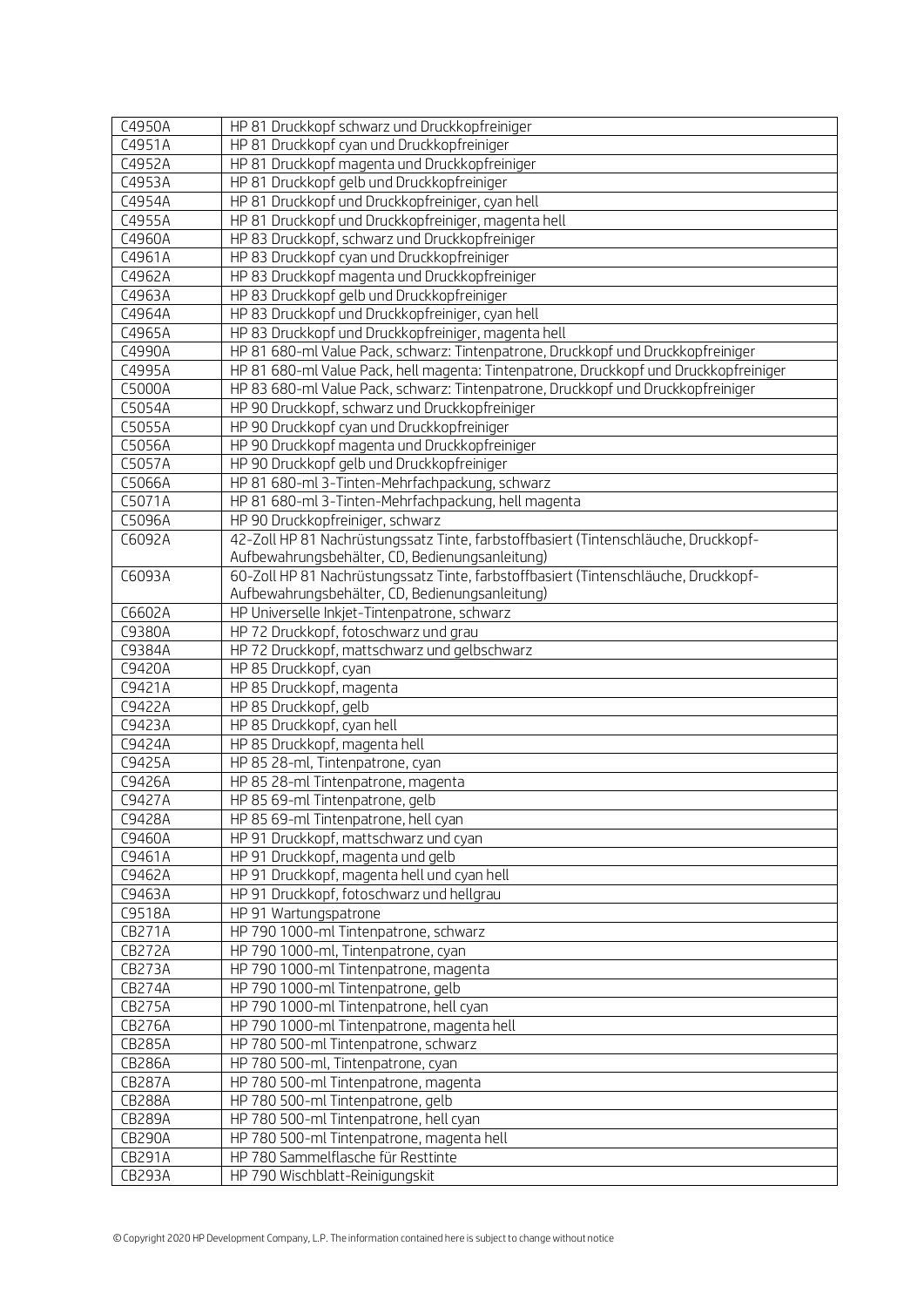| <b>CB294A</b>           | HP 790 Deckel-Reinigungskit                                                                                     |
|-------------------------|-----------------------------------------------------------------------------------------------------------------|
| <b>CB296A</b>           | HP 790 Tintensystem-Reinigungskit                                                                               |
| <b>CB297A</b>           | HP 790 Tintensystem-Aufbewahrungskit                                                                            |
| <b>CB299A</b>           | HP 790 Sammelflasche für Resttinte                                                                              |
| CB301A                  | HP 780 Wischblatt-Reinigungskit                                                                                 |
| CB302A                  | HP 780 Deckel-Reinigungskit                                                                                     |
| CB303A                  | HP 780 Tintensystem-Reinigungskit                                                                               |
| CB308A                  | HP 780 Tintensystem-Aufbewahrungskit                                                                            |
| <b>CC585A</b>           | HP LX600 3L Tintenpatrone schwarz scitex                                                                        |
| <b>CC586A</b>           | HP LX600 3L Tintenpatrone, cyan scitex                                                                          |
| <b>CC587A</b>           | HP LX600 3L Tintenpatrone, magenta scitex                                                                       |
| <b>CC588A</b>           | HP LX600 3L Tintenpatrone, gelb scitex                                                                          |
| <b>CC589A</b>           | HP LX600 3L Tintenpatrone, cyan hell scitex                                                                     |
| <b>CC590A</b>           | HP LX600 3L Tintenpatrone, magenta hell scitex                                                                  |
| CC591A                  | HP LX Scitex Reihe Wartungskit                                                                                  |
| CH621A                  | HP 789 DesignJet PH Reinigungspatrone                                                                           |
| <b>CH622A</b>           | HP 789/792 Designjet Druckkopf-Reinigungsbehälter                                                               |
| CH644A                  | HP 771 Designjet Wartungspatrone                                                                                |
| CH645A                  | HP 761 Designjet Druckkopf, gelb                                                                                |
| CH649A                  | HP 761 Designjet Wartungspatrone                                                                                |
| <b>CM998A</b>           | HP 762 Designjet Wartungspatrone, schwarz                                                                       |
| <b>CN670A</b>           | HP LX610 1x3L Tintenpatrone, cyan latex                                                                         |
| <b>CN671A</b>           | HP LX610 1x3L Tintenpatrone, magenta latex                                                                      |
| <b>CN672A</b>           | HP LX610 1x3L Tintenpatrone, gelb latex                                                                         |
| <b>CN673A</b>           | HP LX610 1x3L Tintenpatrone, schwarz latex                                                                      |
| <b>CN674A</b>           | HP LX610 1x3L Tintenpatrone, cyan hell latex                                                                    |
| <b>CN675A</b>           | HP LX610 1x3L Tintenpatrone, magenta hell latex                                                                 |
| <b>CR260A</b>           | HP 3M LX600 3-Liter Spezialtintenpatrone, cyan latex                                                            |
| CR261A                  | HP 3M LX600 3-Liter Spezialtintenpatrone, magenta latex<br>HP 3M LX600 3-Liter Spezialtintenpatrone, gelb latex |
| <b>CR262A</b><br>CR263A | HP 3M LX600 3-Liter Spezialtintenpatrone, schwarz latex                                                         |
| <b>CR264A</b>           | HP 3M LX600 3-Liter Spezialtintenpatrone cyan hell latex                                                        |
| <b>CR265A</b>           | HP 3M LX600 3-Liter Spezialtintenpatrone, magenta hell latex                                                    |
| <b>CR278A</b>           | HP 792 DesignJet Druckkopf-Reinigungskit                                                                        |
| <b>CR279A</b>           | HP 792 Designjet Tintenwartungskit                                                                              |
| F9J47A                  | HP 841 PageWide XL Reinigungsbehälter                                                                           |
| F9J48A                  | HP 841 PageWide XL Wartungskit                                                                                  |
| GOY72A                  | HP 891 10L Tintenpatrone, cyan latex                                                                            |
| GOY73A                  | HP 891 10L Tintenpatrone, magenta latex                                                                         |
| GOY74A                  | HP 891 10L Tintenpatrone, gelb latex                                                                            |
| GOY75A                  | HP 891 10L Tintenpatrone, schwarz latex                                                                         |
| GOY76A                  | HP 891 10L Tintenpatrone, cyan hell latex                                                                       |
| GOY77A                  | HP 891 10L Tintenpatrone, magenta hell latex                                                                    |
| GOY78A                  | HP 891 10L Optimierungstintenpatrone, latex                                                                     |
| GOY79A                  | HP 871 3L Tintenpatrone, cyan latex                                                                             |
| GOY79C                  | HP 871C 3L Tintenpatrone, cyan latex                                                                            |
| G0Y80A                  | HP 871 3L Tintenpatrone, magenta latex                                                                          |
| GOY80C                  | HP 871C 3L Tintenpatrone, magenta latex                                                                         |
| G0Y81A                  | HP 871 3L Tintenpatrone, gelb latex                                                                             |
| G0Y81C                  | HP 871C 3L Tintenpatrone, gelb latex                                                                            |
| GOY82A                  | HP 871 3L Tintenpatrone, schwarz latex                                                                          |
| GOY82C                  | HP 871C 3L Tintenpatrone, schwarz latex                                                                         |
| GOY83A                  | HP 871 3L Tintenpatrone, cyan hell latex                                                                        |
| GOY83C                  | HP 871C 3L Tintenpatrone, cyan hell latex                                                                       |
| GOY84A                  | HP 871 3L Tintenpatrone, magenta hell latex                                                                     |
| GOY84C                  | HP 871C 3L Tintenpatrone, magenta hell latex                                                                    |
| G0Y85A                  | HP 871 3L Optimierungspatrone, latex                                                                            |